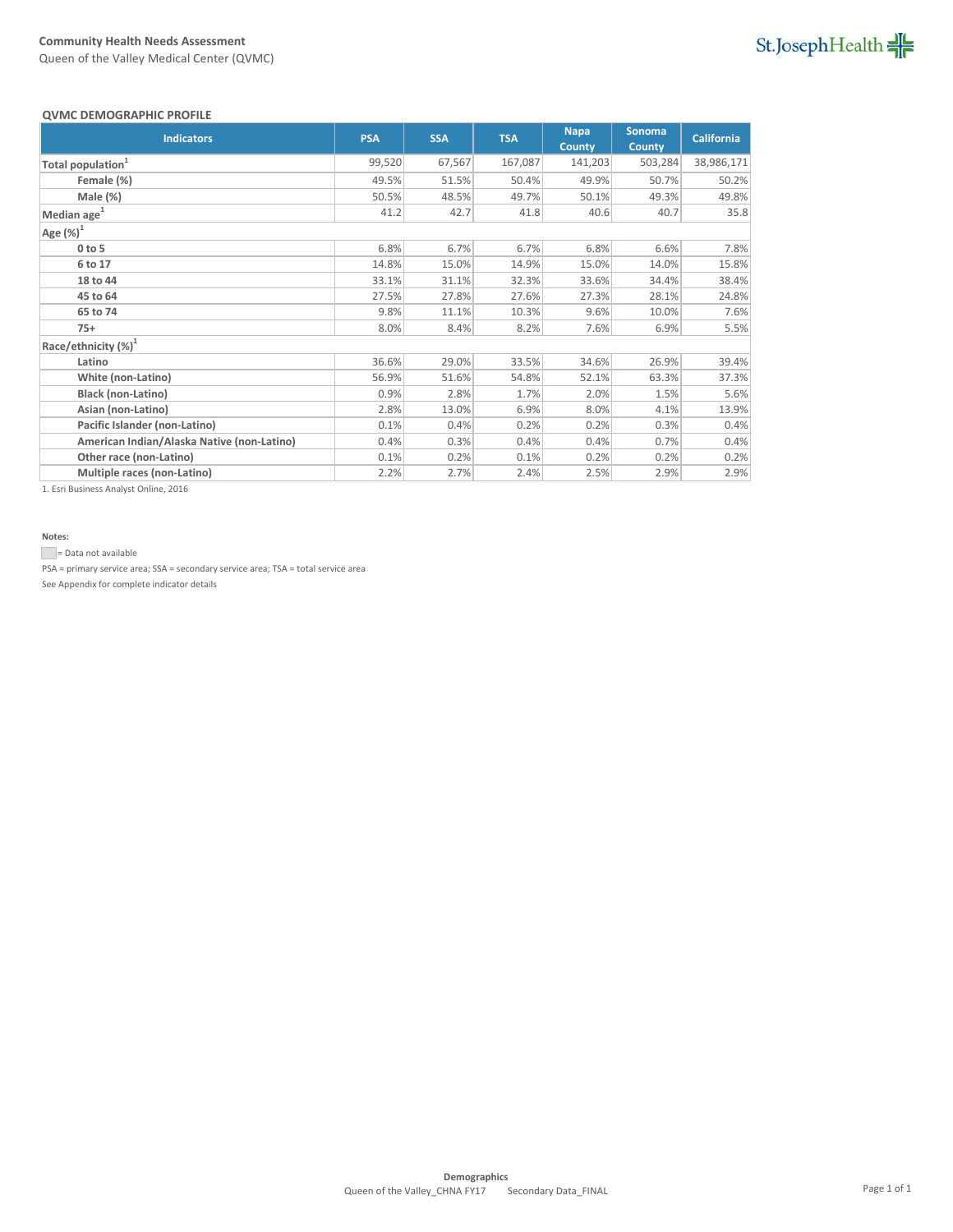Queen of the Valley Medical Center (QVMC)

## St.JosephHealth

| <b>QVMC SOCIO-ECONOMIC PROFILE</b>                                                                                                                                                                                                                                                                                                                                                                                  |            |            |            |                              |                                |                   |  |  |  |  |
|---------------------------------------------------------------------------------------------------------------------------------------------------------------------------------------------------------------------------------------------------------------------------------------------------------------------------------------------------------------------------------------------------------------------|------------|------------|------------|------------------------------|--------------------------------|-------------------|--|--|--|--|
| <b>Indicators</b>                                                                                                                                                                                                                                                                                                                                                                                                   | <b>PSA</b> | <b>SSA</b> | <b>TSA</b> | <b>Napa</b><br><b>County</b> | <b>Sonoma</b><br><b>County</b> | <b>California</b> |  |  |  |  |
| Median household income <sup>1</sup>                                                                                                                                                                                                                                                                                                                                                                                | \$66,687   | \$71,096   | \$68,468   | \$69,936                     | \$63,910                       | \$62,554          |  |  |  |  |
| Children (ages 0-17) living below 100% of the federal poverty<br>level (FPL) $(\%)^2$                                                                                                                                                                                                                                                                                                                               | 14.9%      | 16.1%      | 15.4%      | 14.0%                        | 15.1%                          | 22.7%             |  |  |  |  |
| Older adults (ages 65+) living below 100% of the FPL $(\%)^2$                                                                                                                                                                                                                                                                                                                                                       | 7.6%       | 6.4%       | 7.1%       | 7.1%                         | 6.8%                           | 10.2%             |  |  |  |  |
| Households living below 100% of the FPL $(\%)^2$                                                                                                                                                                                                                                                                                                                                                                    | 7.3%       | 8.1%       | 7.6%       | 7.3%                         | 7.6%                           | 12.3%             |  |  |  |  |
| Households living below 200% of the FPL $(\%)^2$                                                                                                                                                                                                                                                                                                                                                                    | 22.4%      | 21.7%      | 22.1%      | 21.7%                        | 21.6%                          | 29.8%             |  |  |  |  |
| Unemployment rate (%) <sup>2</sup>                                                                                                                                                                                                                                                                                                                                                                                  | 8.9%       | 8.1%       | 8.6%       | 8.4%                         | 9.6%                           | 11.0%             |  |  |  |  |
| Population ages 25+ with less than high school diploma $(\%)^2$                                                                                                                                                                                                                                                                                                                                                     | 17.9%      | 15.4%      | 16.9%      | 17.2%                        | 13.2%                          | 18.5%             |  |  |  |  |
| Gini coefficient (measure of income inequality)                                                                                                                                                                                                                                                                                                                                                                     |            |            |            | 0.455                        | 0.446                          | 0.478             |  |  |  |  |
| Low-income food insecurity (ages 18+)                                                                                                                                                                                                                                                                                                                                                                               | 7.0%       | 5.3%       | 6.3%       | 6.7%                         | 5.3%                           | 8.1%              |  |  |  |  |
| Population enrolled in Medi-Cal (%) <sup>2</sup>                                                                                                                                                                                                                                                                                                                                                                    | 13.7%      | 13.5%      | 13.6%      | 13.7%                        | 15.8%                          | 20.3%             |  |  |  |  |
| Language spoken at home $(\%)^2$                                                                                                                                                                                                                                                                                                                                                                                    |            |            |            |                              |                                |                   |  |  |  |  |
| <b>Only English</b>                                                                                                                                                                                                                                                                                                                                                                                                 | 66.7%      | 63.7%      | 65.5%      | 64.6%                        | 74.3%                          | 56.2%             |  |  |  |  |
| Language spoken at home - other than English and speaks English less than "very well" $(\%)^2$                                                                                                                                                                                                                                                                                                                      |            |            |            |                              |                                |                   |  |  |  |  |
| Spanish                                                                                                                                                                                                                                                                                                                                                                                                             | 15.2%      | 12.5%      | 14.1%      | 13.9%                        | 8.9%                           | 12.6%             |  |  |  |  |
| <b>Tagalog</b>                                                                                                                                                                                                                                                                                                                                                                                                      | 0.1%       | 2.0%       | 0.9%       | 1.0%                         | 0.1%                           | 0.7%              |  |  |  |  |
| Other languages*                                                                                                                                                                                                                                                                                                                                                                                                    | 0.9%       | 1.7%       | 1.2%       | 1.5%                         | 1.8%                           | 5.7%              |  |  |  |  |
| Percent of population ages 0 to 17 that is non-citizen $(\%)^2$                                                                                                                                                                                                                                                                                                                                                     | 5.7%       | 4.9%       | 5.4%       | 5.3%                         | 3.9%                           | 4.4%              |  |  |  |  |
| Percent of population ages $18+$ that is non-citizen $(\%)^2$                                                                                                                                                                                                                                                                                                                                                       | 16.3%      | 16.7%      | 16.5%      | 16.3%                        | 11.3%                          | 17.2%             |  |  |  |  |
| Veteran population $(\%)^2$<br>$\overline{A}$ $\overline{B}$ $\overline{A}$ $\overline{B}$ $\overline{A}$ $\overline{B}$ $\overline{A}$ $\overline{B}$ $\overline{A}$ $\overline{B}$ $\overline{A}$ $\overline{B}$ $\overline{A}$ $\overline{B}$ $\overline{A}$ $\overline{B}$ $\overline{A}$ $\overline{B}$ $\overline{A}$ $\overline{B}$ $\overline{A}$ $\overline{B}$ $\overline{A}$ $\overline{B}$ $\overline{$ | 8.7%       | 8.8%       | 8.7%       | 8.4%                         | 8.3%                           | 6.4%              |  |  |  |  |

CHIS NE

1. Esri Business Analyst Online, 2016

2. U.S. Census Bureau American FactFinder, 2010-2014

\*Includes Chinese, Thai, and Korean among other languages

#### **Notes:**

Data not available

PSA = primary service area; SSA = secondary service area; TSA = total service area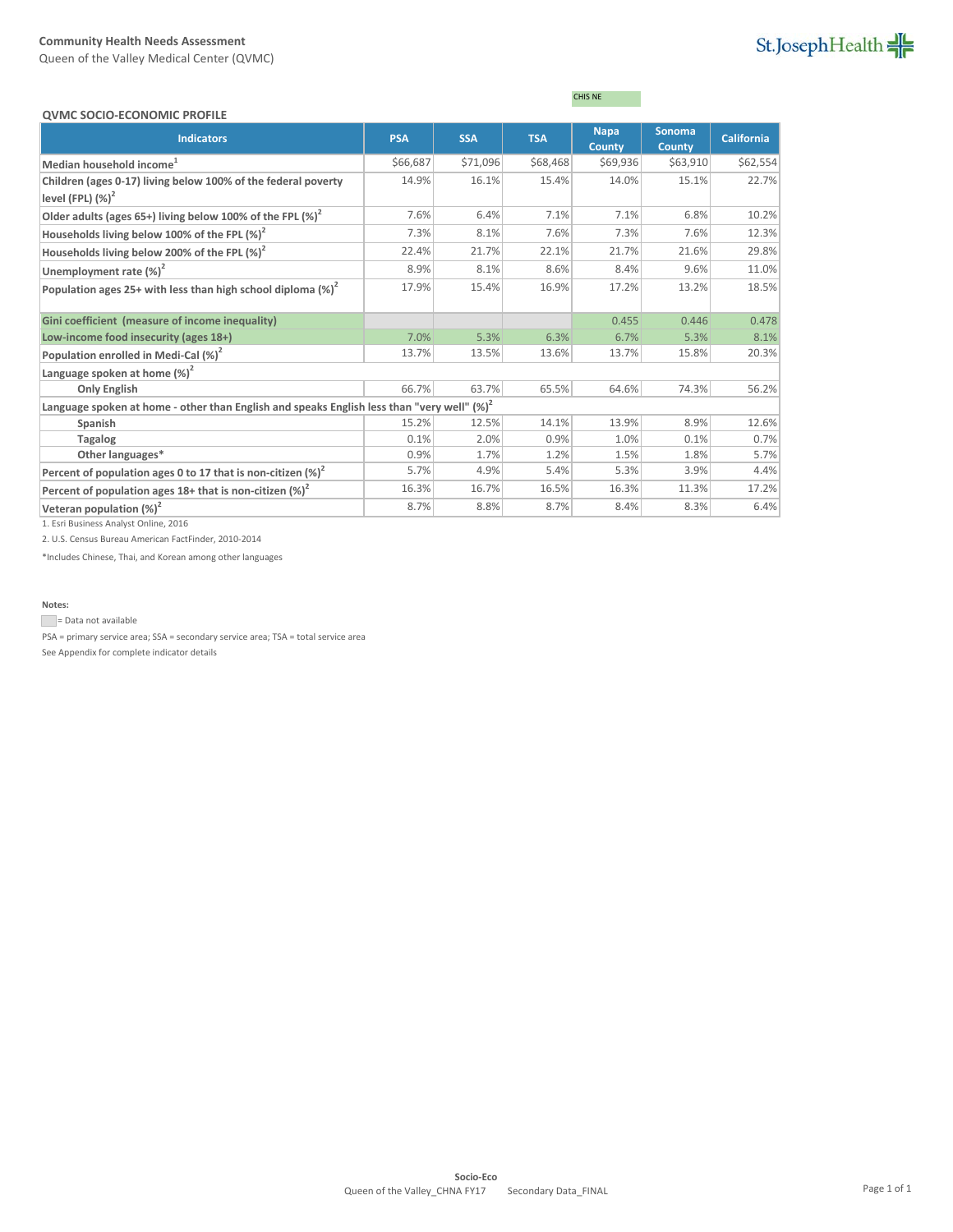Queen of the Valley Medical Center (QVMC)



#### **QVMC PHYSICAL ENVIRONMENT PROFILE**

CHIS NE

| <b>UVIVIC PRISICAL ENVIRONIVIENT PROFILE</b>                           |            |            |            |                              |                                |                   |
|------------------------------------------------------------------------|------------|------------|------------|------------------------------|--------------------------------|-------------------|
| <b>Indicators</b>                                                      | <b>PSA</b> | <b>SSA</b> | <b>TSA</b> | <b>Napa</b><br><b>County</b> | <b>Sonoma</b><br><b>County</b> | <b>California</b> |
| <b>Housing</b>                                                         |            |            |            |                              |                                |                   |
| Households with more than one occupant per room $(\%)^{\perp}$         | 6.6%       | 5.0%       | 6.0%       | 6.1%                         | 4.9%                           | 8.2%              |
| Renters who pay 30% or more of household income on rent $(\%)^{\perp}$ | 56.7%      | 54.4%      | 55.8%      | 55.4%                        | 57.8%                          | 57.2%             |
| 1. U.S. Census Bureau American FactFinder, 2010-2014                   |            |            |            |                              |                                |                   |

1. U.S. Census Bureau American FactFinder, 2010-2014

| <b>Indicators</b>                                                 | <b>PSA</b> | <b>SSA</b> | <b>TSA</b> | <b>Napa</b><br><b>County</b> | <b>Sonoma</b><br><b>County</b> | <b>California</b> |
|-------------------------------------------------------------------|------------|------------|------------|------------------------------|--------------------------------|-------------------|
| Transportation                                                    |            |            |            |                              |                                |                   |
| Among workers who commute in their car alone, the percentage that | 29.4%      | 37.0%      | 32.4%      | 31.9%                        | 31.0%                          | 37.7%             |
| commute 30 minutes or more $(\%)^{\perp}$                         |            |            |            |                              |                                |                   |
| 1 LLS Census Bureau American FactFinder 2010-2014                 |            |            |            |                              |                                |                   |

1. U.S. Census Bureau American FactFinder, 2010-2014

| <b>Indicators</b>                | <b>PSA</b> | <b>SSA</b> | <b>TSA</b> | <b>Napa</b><br>County | Sonoma<br>County | <b>California</b> |
|----------------------------------|------------|------------|------------|-----------------------|------------------|-------------------|
| Environmental                    |            |            |            |                       |                  |                   |
| <b>Pollution burden</b>          | 19.192     | 15.751     | 17.471     | 17.714                | 15.274           | 25.312            |
| Ozone ratio                      |            |            |            |                       |                  | 0.109             |
| Particulate matter (PM2.5) ug/m3 | 6.619      | 6.513      | 6.566      | 6.607                 | 5.284            | 9.081             |

**Notes:**

Data not available

PSA = primary service area; SSA = secondary service area; TSA = total service area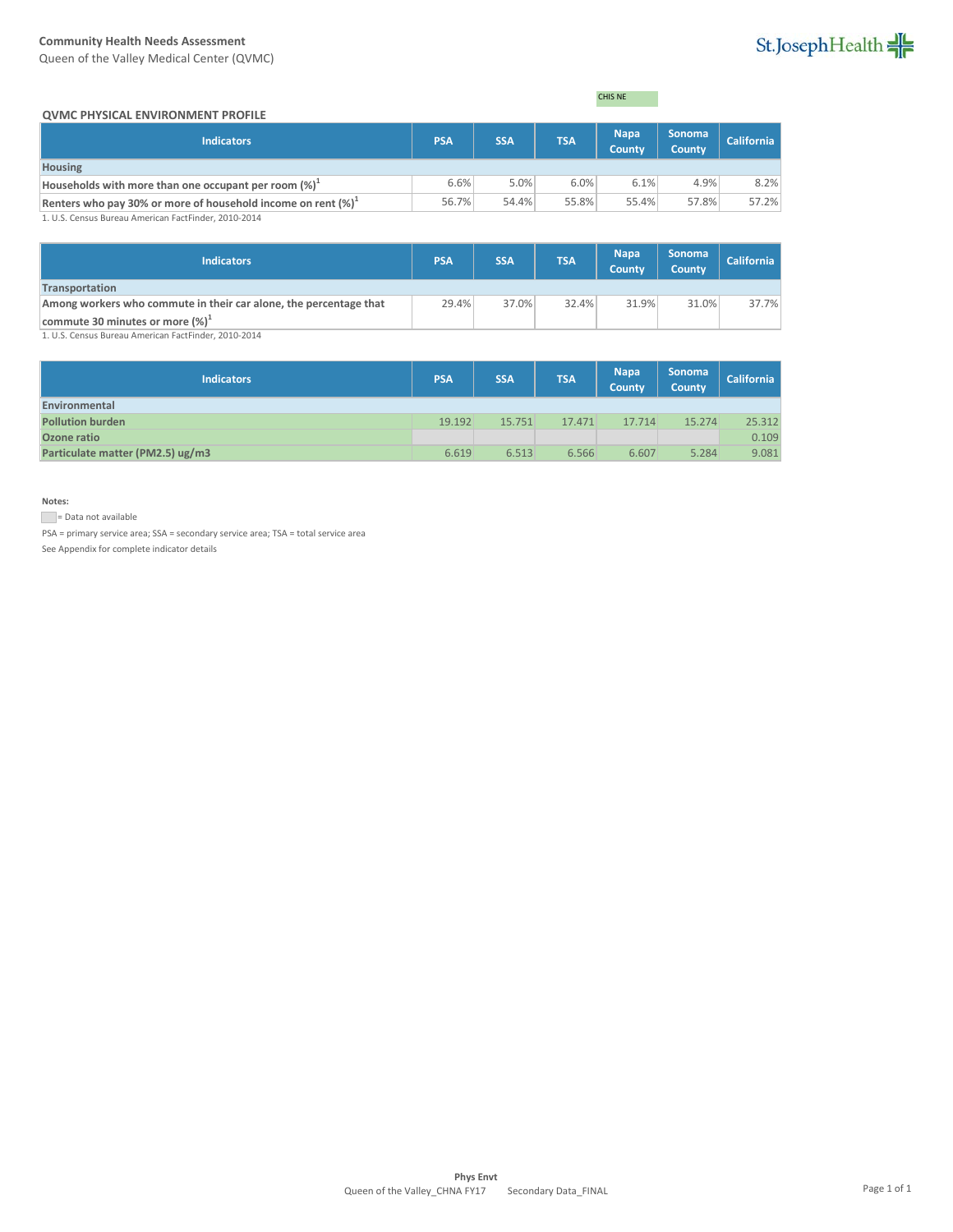Queen of the Valley Medical Center (QVMC)



#### **QVMC CITY LEVEL INDICATORS**

| <b>Indicators</b>                                             | American<br>Canyon | <b>Napa</b> | Saint Helena | Sonoma | Yountville | <b>Napa</b><br>County | <b>Sonoma</b><br><b>County</b> | <b>California</b> |
|---------------------------------------------------------------|--------------------|-------------|--------------|--------|------------|-----------------------|--------------------------------|-------------------|
| <b>Socio-Economic Factors</b>                                 |                    |             |              |        |            |                       |                                |                   |
| Violent crimes, rate per 100,000 inhabitants <sup>1</sup>     | 273.8              | 317.2       | 101.8        | 314.3  | 235.1      | 383.5                 | 370.3                          | 397.8             |
| Domestic violence calls for assistance, rate per 1,000        |                    |             |              |        |            | 4.2                   | 4.6                            | 6.0               |
| residents (county, state) $2$                                 |                    |             |              |        |            |                       |                                |                   |
| Number of domestic violence calls for assistance <sup>2</sup> | 41                 | 287         | 12           |        |            | 400                   | 1,591                          | 155,965           |
| Child abuse allegations, rate per 1,000 children <sup>3</sup> |                    |             |              |        |            | 47.9                  | 21.1                           | 54.7              |
| Substantiated child abuse allegations, rate per 1,000         |                    |             |              |        |            | 8.1                   | 4.6                            | 9.1               |
| children <sup>3</sup>                                         |                    |             |              |        |            |                       |                                |                   |

1. California Department of Justice, 2014

2. Kidsdata.org, 2014

3. California Child Welfare Indicators Project (CCWIP), 2015

| <b>Indicators</b>                                                                 | American<br>Canyon | <b>Napa</b> | <b>Saint Helena</b> | <b>Sonoma</b> | Yountville | <b>Napa</b><br><b>County</b> | <b>Sonoma</b><br><b>County</b> | <b>California</b> |
|-----------------------------------------------------------------------------------|--------------------|-------------|---------------------|---------------|------------|------------------------------|--------------------------------|-------------------|
| <b>Physical Environment</b>                                                       |                    |             |                     |               |            |                              |                                |                   |
| Percent of population living within half mile of transit $(\%)^{\perp}$           | 0.0%               | 8.3%        | 0.0%                | 0.0%          | 0.0%       | 4.7%                         | 17.3%                          |                   |
| Percent of residents within half mile of a park, beach, or<br>open space $(\%)^1$ | 99.9%              | 81.8%       | 65.7%               | 100.0%        | 100.0%     | 74.5%                        | 74.1%                          | 73.8%             |

1. California Department of Public Health, 2012

#### **Notes:**

Data not available

PSA = primary service area; SSA = secondary service area; TSA = total service area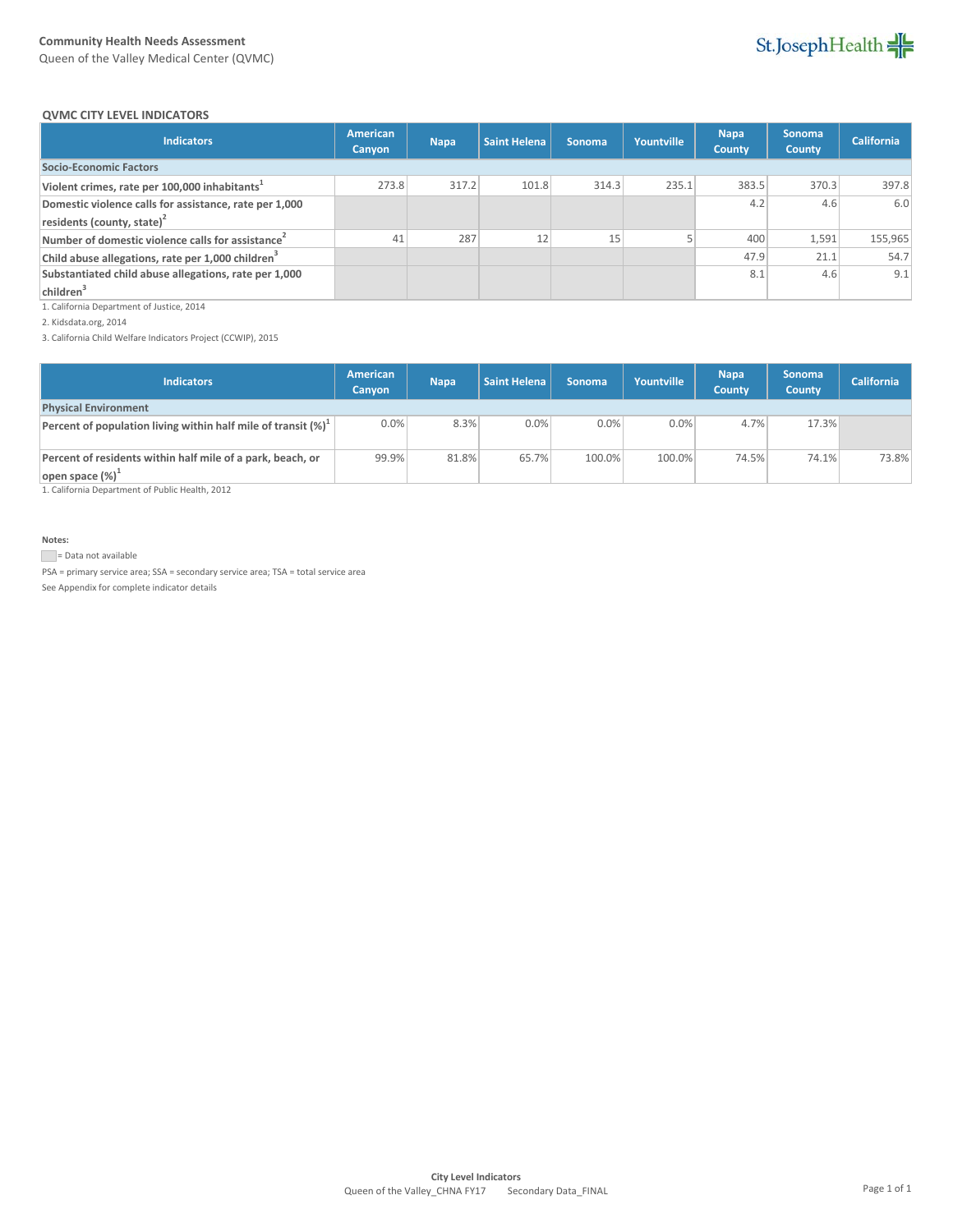Queen of the Valley Medical Center (QVMC)

# St.JosephHealth

#### **QVMC HEALTH OUTCOMES PROFILE**

### Placeholder for consultant/Veronica

| <b>Indicators</b>                        | <b>PSA</b> | <b>SSA</b> | <b>TSA</b> | <b>Napa</b><br><b>County</b> | <b>Sonoma</b><br>County | <b>California</b> |
|------------------------------------------|------------|------------|------------|------------------------------|-------------------------|-------------------|
| Morbidity                                |            |            |            |                              |                         |                   |
| Fair or poor health (ages 0-17)          | 4.4%       | 4.8%       | 4.5%       |                              | 4.3%                    | 5.2%              |
| Fair or poor health (ages 18-64)         | 15.5%      | 17.4%      | 16.2%      | 16.0%                        | 18.1%                   | 19.2%             |
| Fair or poor health (ages 65+)           | 15.4%      | 19.4%      | 17.1%      | 16.0%                        | 20.4%                   | 27.8%             |
| Poor physical health days <sup>1</sup>   |            |            |            | 3.5                          | 3.4                     | 4.0               |
| Disabled population $(\%)^2$             | 11.0%      | 10.4%      | 10.7%      | 11.2%                        | 11.2%                   | 10.3%             |
| Percent of population ages 0-4           | 0.3%       | 1.5%       | 0.8%       | 0.2%                         | 0.9%                    | 0.7%              |
| Percent of population ages 5-17          | 3.8%       | 2.5%       | 3.2%       | 3.6%                         | 3.9%                    | 4.0%              |
| Percent of population ages 18-64         | 8.0%       | 7.1%       | 7.6%       | 8.2%                         | 8.6%                    | 8.0%              |
| Percent of population ages 65+           | 34.4%      | 31.4%      | 33.1%      | 35.4%                        | 33.3%                   | 36.4%             |
| Low-birth weight (< 2500 grams) $(\%)^3$ | 5.7%       | 5.8%       | 5.7%       | 6.1%                         | 5.8%                    | 6.7%              |

1. County Health Rankings & Roadmaps, 2016

2. U.S. Census Bureau American FactFinder, 2010 - 2014

3. California Department of Public Health, 2012

| <b>PSA</b> | <b>SSA</b> | <b>TSA</b> | <b>Napa</b><br><b>County</b> | <b>Sonoma</b><br>County | <b>California</b> |
|------------|------------|------------|------------------------------|-------------------------|-------------------|
|            |            |            |                              |                         |                   |
| 15.7%      | 16.0%      | 15.8%      | 15.4%                        | 16.4%                   | 14.6%             |
| 16.8%      | 16.0%      | 16.5%      | 17.1%                        | 14.6%                   | 13.9%             |
| 7.4%       | 9.3%       | 8.1%       | 7.5%                         | 8.7%                    | 8.8%              |
|            |            |            | 48.0%                        | 49.0%                   | 46.0%             |
| 7.2%       | 7.7%       | 7.4%       | 7.2%                         | 7.0%                    | 5.9%              |
|            |            |            |                              |                         |                   |

1. UCLA Center for Health Policy Research, 2013-2014

| <b>Indicators</b>                                           | <b>PSA</b> | <b>SSA</b> | <b>TSA</b> | <b>Napa</b><br>County | <b>Sonoma</b><br><b>County</b> | <b>California</b> |
|-------------------------------------------------------------|------------|------------|------------|-----------------------|--------------------------------|-------------------|
| Cancer Rates (Age-adjusted rates per 100,000) <sup>1</sup>  |            |            |            |                       |                                |                   |
| Breast cancer incidence (females only)                      |            |            |            | 138.7                 | 132.5                          | 121.7             |
| White (non-Latino)                                          |            |            |            | 146.9                 | 138.7                          | 139.9             |
| Black (non-Latino)                                          |            |            |            |                       | 119.2                          | 129.0             |
| Latino                                                      |            |            |            | 111.3                 | 95.9                           | 89.2              |
| Asian/Pacific Islander (non-Latino)                         |            |            |            | 118.2                 | 84.7                           | 98.7              |
| <b>Cervical cancer incidence</b>                            |            |            |            | 6.4                   | 6.2                            | 7.5               |
| White (non-Latino)                                          |            |            |            | 7.7                   | 6.5                            | 6.7               |
| Black (non-Latino)                                          |            |            |            | $0*$                  | $0*$                           | 8.1               |
| Latino                                                      |            |            |            |                       | 7.9                            | 9.3               |
| Asian/Pacific Islander (non-Latino)                         |            |            |            |                       |                                | 6.7               |
| <b>Colorectal cancer incidence</b>                          |            |            |            | 40.3                  | 40.4                           | 38.3              |
| White (non-Latino)                                          |            |            |            | 39.3                  | 41.2                           | 39.0              |
| <b>Black (non-Latino)</b>                                   |            |            |            |                       |                                | 50.6              |
| Latino                                                      |            |            |            | 40.4                  | 38.8                           | 33.5              |
| Asian/Pacific Islander (non-Latino)                         |            |            |            | 45.0                  | 37.3                           | 35.7              |
| Lung and Bronchus cancer incidence                          |            |            |            | 53.4                  | 49.5                           | 46.6              |
| White (non-Latino)                                          |            |            |            | 57.7                  | 51.0                           | 53.9              |
| <b>Black (non-Latino)</b>                                   |            |            |            |                       | 54.0                           | 61.1              |
| Latino                                                      |            |            |            | 29.4                  | 37.1                           | 26.7              |
| Asian/Pacific Islander (non-Latino)                         |            |            |            | 39.4                  | 41.3                           | 36.7              |
| Oral Cavity and Pharynx cancer incidence                    |            |            |            | 13.5                  | 12.4                           | 10.4              |
| White (non-Latino)                                          |            |            |            | 16.2                  | 13.5                           | 12.7              |
| <b>Black (non-Latino)</b>                                   |            |            |            |                       | $0^*$                          | 9.0               |
| Latino                                                      |            |            |            |                       | 8.7                            | 6.4               |
| Asian/Pacific Islander (non-Latino)                         |            |            |            |                       |                                | 7.6               |
| Prostate cancer incidence                                   |            |            |            | 134.8                 | 112.9                          | 119.0             |
| White (non-Latino)                                          |            |            |            | 144.1                 | 115.0                          | 119.2             |
| <b>Black (non-Latino)</b>                                   |            |            |            | 202.9                 | 109.9                          | 187.7             |
| Latino                                                      |            |            |            | 77.6                  | 93.9                           | 104.6             |
| Asian/Pacific Islander (non-Latino)                         |            |            |            | 86.3                  | 57.3                           | 67.2              |
| 1. Cancer Incidence and Mortality Inquiry System, 2009-2013 |            |            |            |                       |                                |                   |

\*A minimum of 15 cases are required to calculate a stable age-adjusted rate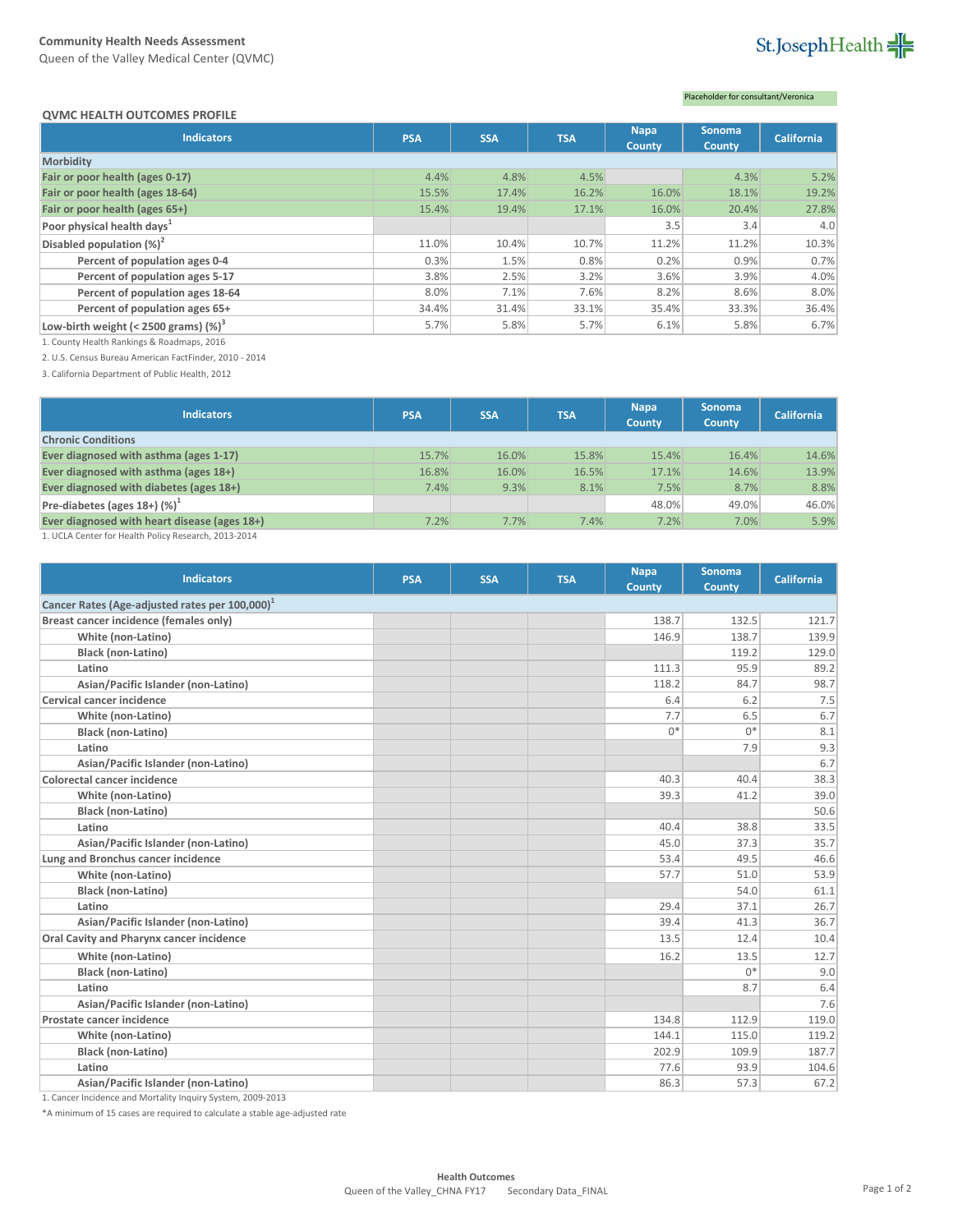Queen of the Valley Medical Center (QVMC)



| <b>Indicators</b>                                                                                                       | <b>PSA</b> | <b>SSA</b> | <b>TSA</b> | <b>Napa</b><br><b>County</b> | <b>Sonoma</b><br><b>County</b> | <b>California</b> |
|-------------------------------------------------------------------------------------------------------------------------|------------|------------|------------|------------------------------|--------------------------------|-------------------|
| <b>Mental Health</b>                                                                                                    |            |            |            |                              |                                |                   |
| Youth suicidal ideation (student reported) - grades 9th, 11th, and                                                      |            |            |            | 19.0                         | 19.4                           | 18.5              |
| non-traditional students $(\%)^1$                                                                                       |            |            |            |                              |                                |                   |
| 9th grade                                                                                                               |            |            |            | 17.4                         | 18.7                           | 19.3              |
| 11th grade                                                                                                              |            |            |            | 17.4                         | 18.3                           | 17.5              |
| Non-traditional                                                                                                         |            |            |            | 25.1                         | 22.5                           | 19.4              |
| Youth suicidal ideation (student reported) - grades 9th, 11th, and non-traditional students, by race/ethnicity $(\%)^1$ |            |            |            |                              |                                |                   |
| <b>African American/Black</b>                                                                                           |            |            |            | 17.6                         | 21.3                           | 17.1              |
| American Indian/Alaska Native                                                                                           |            |            |            | 20.1                         | 23.2                           | 18.4              |
| Asian                                                                                                                   |            |            |            | 24.0                         | 21.5                           | 18.3              |
| Latino                                                                                                                  |            |            |            | 19.0                         | 19.2                           | 18.1              |
| Native Hawaiian/Pacific Islander                                                                                        |            |            |            | 30.5                         | 36.0                           | 22.0              |
| White                                                                                                                   |            |            |            | 15.7                         | 18.0                           | 17.7              |
| <b>Multiracial</b>                                                                                                      |            |            |            | 24.5                         | 22.6                           | 22.1              |
| Other                                                                                                                   |            |            |            | 23.1                         | 22.3                           | 19.7              |
| Suicide rate per 100,000 youth (ages $15-24$ ) <sup>1</sup>                                                             |            |            |            | $LNE*$                       | $LNE*$                         | 7.7               |
| Number of youth suicides (ages 15-24), by race/ethnicity <sup>1</sup>                                                   |            |            |            | 2                            | 3                              | 452               |
| <b>African American/Black</b>                                                                                           |            |            |            | $\Omega$                     | $\Omega$                       | 30                |
| American Indian/Alaska Native                                                                                           |            |            |            | $\Omega$                     | $\Omega$                       | 4                 |
| Asian                                                                                                                   |            |            |            | $\mathbf{0}$                 | $\Omega$                       | 47                |
| Latino                                                                                                                  |            |            |            | $\mathbf{1}$                 | $\Omega$                       | 161               |
| White                                                                                                                   |            |            |            | $\mathbf{1}$                 | 3                              | 189               |
| Multiracial                                                                                                             |            |            |            | $\Omega$                     | $\Omega$                       | 21                |
| Poor mental health days (age-adjusted) <sup>2</sup>                                                                     |            |            |            | 3.4                          | 3.6                            | 3.6               |
| Suicidal ideation (ages 18+)                                                                                            |            |            |            | $10.3%$ **                   | 10.1%                          | 8.9%              |
| Adults with likely serious psychological distress (ages 18+)                                                            | 4.6%       | 5.9%       | 5.2%       | 4.7%                         | 7.8%                           | 8.1%              |
| 1. Kidsdata.org, 2011-2013                                                                                              |            |            |            |                              |                                |                   |

2. County Health Rankings & Roadmaps, 2016

\*LNE = Low Number Event

\*\* statistically unstable

| <b>Indicators</b>                                                            | <b>PSA</b> | <b>SSA</b> | <b>TSA</b> | <b>Napa</b><br><b>County</b> | <b>Sonoma</b><br><b>County</b> | <b>California</b> |
|------------------------------------------------------------------------------|------------|------------|------------|------------------------------|--------------------------------|-------------------|
| <b>Emergency Room (ER) Utilization - Mental Health</b>                       |            |            |            |                              |                                |                   |
| Adult age-adjusted ER rate due to mental health (rate per $10,000$ ) $^{-1}$ |            |            |            |                              |                                |                   |
| American Indian/Alaska Native                                                |            |            |            |                              |                                |                   |
| Asian/Pacific Islander                                                       |            |            |            |                              |                                |                   |
| <b>Black/African American</b>                                                |            |            |            |                              |                                |                   |
| Latino, any race                                                             |            |            |            |                              |                                |                   |
| White, non-Latino                                                            |            |            |            |                              |                                |                   |

| <b>Indicators</b>                                               | <b>PSA</b> | <b>SSA</b> | <b>TSA</b> | <b>Napa</b><br><b>County</b> | <b>Sonoma</b><br><b>County</b> | <b>California</b> |
|-----------------------------------------------------------------|------------|------------|------------|------------------------------|--------------------------------|-------------------|
| <b>Mortality</b>                                                |            |            |            |                              |                                |                   |
| Age-Adjusted Death Rate per 100,000 population due to any cause |            |            |            |                              |                                |                   |
| $(2011 - 2013)^{1}$                                             |            |            |            | 650.9                        | 643.8                          | 641.1             |
| 1. County Health Status Profiles 2015                           |            |            |            |                              |                                |                   |

**Notes:**

Data not available

PSA = primary service area; SSA = secondary service area; TSA = total service area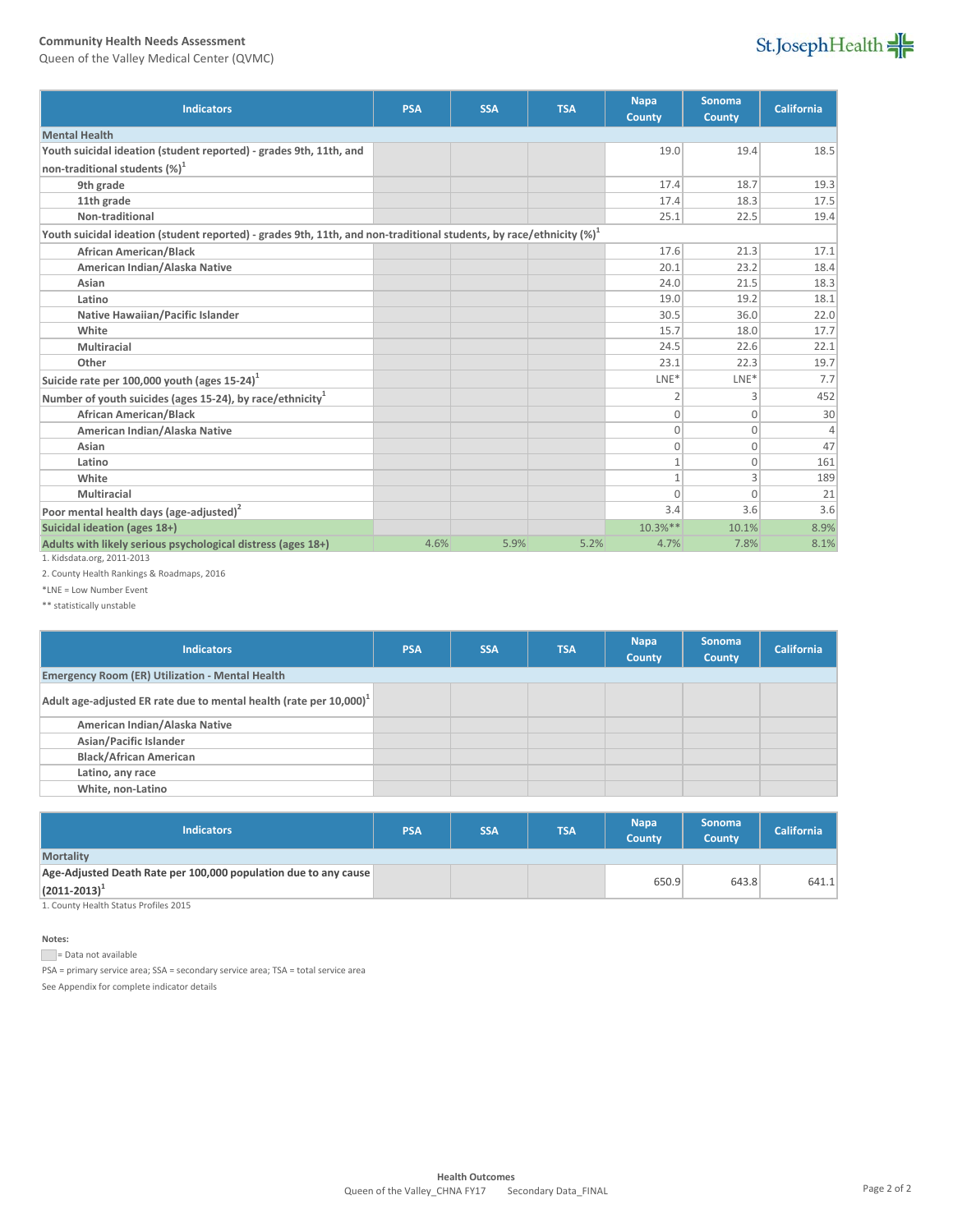Queen of the Valley Medical Center (QVMC)

## St.JosephHealth

### CHIS NE

| <b>Indicators</b>                                                             | <b>PSA</b> | <b>SSA</b> | <b>TSA</b> | <b>Napa</b><br><b>County</b> | <b>Sonoma</b><br><b>County</b> | <b>California</b> |
|-------------------------------------------------------------------------------|------------|------------|------------|------------------------------|--------------------------------|-------------------|
| Overweight for ages 2-11 (weight $\geq$ 95th percentile)                      | 13.8%      | 12.5%      | 13.3%      | 13.4%                        | 12.5%                          | 13.3%             |
| Overweight or obese (BMI ≥ 85th percentile) (ages 12-17)                      | 35.4%      | 34.3%      | 35.0%      |                              | 32.2%                          | 33.1%             |
| Obese (BMI $\geq$ 30) (ages 18+)                                              | 23.1%      | 23.7%      | 23.3%      | 22.4%                        | 25.5%                          | 25.8%             |
| Food environment index <sup>1</sup>                                           |            |            |            | 8.4                          | 7.8                            | 7.7               |
| Sugary drink consumption 1 or more times per day (ages 18+)                   | 13.8%      | 12.2%      | 13.2%      | 13.8%                        | 12.6%                          | 17.4%             |
| Regular physical activity (ages 5-17)                                         | 19.7%      | 20.7%      | 20.1%      | 19.5%                        | 23.9%                          | 20.7%             |
| Walked at least 150 minutes (ages 18+)                                        | 35.0%      | 35.1%      | 35.0%      | 34.9%                        | 33.7%                          | 33.0%             |
| Number of newly diagnosed chlamydia cases per 100,000 population <sup>1</sup> |            |            |            | 214                          | 295                            | 440               |
| Percentage of births delivered by mothers ages <20 $\left(\% \right)^2$       | 7.8%       | 4.2%       | 6.5%       |                              |                                | 6.9%              |
| Number of births per 1000 teens ages 15-19 <sup>3</sup>                       |            |            |            | 17.8                         | 13.6                           | 23.2              |

1. County Health Rankings & Roadmaps, 2016

2. California Department of Public Health, 2012

3. Kidsdata.org 2013

| <b>Indicators</b>                                                                                                                             | <b>PSA</b> | <b>SSA</b> | <b>TSA</b> | <b>Napa</b><br><b>County</b> | <b>Sonoma</b><br><b>County</b> | <b>California</b> |
|-----------------------------------------------------------------------------------------------------------------------------------------------|------------|------------|------------|------------------------------|--------------------------------|-------------------|
| Alcohol, Tobacco, and Substance Use                                                                                                           |            |            |            |                              |                                |                   |
| Current smoker (ages 18+)                                                                                                                     | 13.7%      | 10.4%      | 12.4%      | 13.5%                        | 9.4%                           | 12.6%             |
| Percentage of adults reporting binge or heavy drinking $(\%)^1$                                                                               |            |            |            | 18.3                         | 17.5                           | 17.2              |
| Alcohol impaired driving deaths $(\%)^1$                                                                                                      |            |            |            | 30.0                         | 32.2                           | 30.0              |
| Youth alcohol/drug use in the past month (student reported) - grades                                                                          |            |            |            | 32.3                         | 34.7                           | 27.8              |
| 7th, 9th, 11th, and non-traditional students $(\%)^2$                                                                                         |            |            |            |                              |                                |                   |
| 7th grade                                                                                                                                     |            |            |            | 13.1                         | 9.7                            | 14.5              |
| 9th grade                                                                                                                                     |            |            |            | 32.6                         | 29.7                           | 25.9              |
| 11th grade                                                                                                                                    |            |            |            | 42.7                         | 45.6                           | 38.3              |
| Non-traditional                                                                                                                               |            |            |            | 49.0                         | 67.9                           | 65.3              |
| Youth alcohol/drug use in the past month (student reported) - grades 7th, 9th, 11th, and non-traditional students, by race/ethnicity $(\%)^2$ |            |            |            |                              |                                |                   |
| <b>African American/Black</b>                                                                                                                 |            |            |            | 33.5                         | 34.9                           | 28.1              |
| American Indian/Alaska Native                                                                                                                 |            |            |            | 36.9                         | 40.1                           | 28.8              |
| Asian                                                                                                                                         |            |            |            | 10.8                         | 18.9                           | 13.5              |
| Latino                                                                                                                                        |            |            |            | 35.2                         | 37.3                           | 31.4              |
| Native Hawaiian/Pacific Islander                                                                                                              |            |            |            | 31.8                         | 41.2                           | 22.8              |
| White                                                                                                                                         |            |            |            | 31.9                         | 33.5                           | 27.7              |
| <b>Multiracial</b>                                                                                                                            |            |            |            | 30.9                         | 33.7                           | 25.7              |
| Other                                                                                                                                         |            |            |            | 25.1                         | 30.1                           | 23.8              |

1. County Health Rankings & Roadmaps, 2016

2. Kidsdata.org, 2011-2013

**Notes:**

Data not available

PSA = primary service area; SSA = secondary service area; TSA = total service area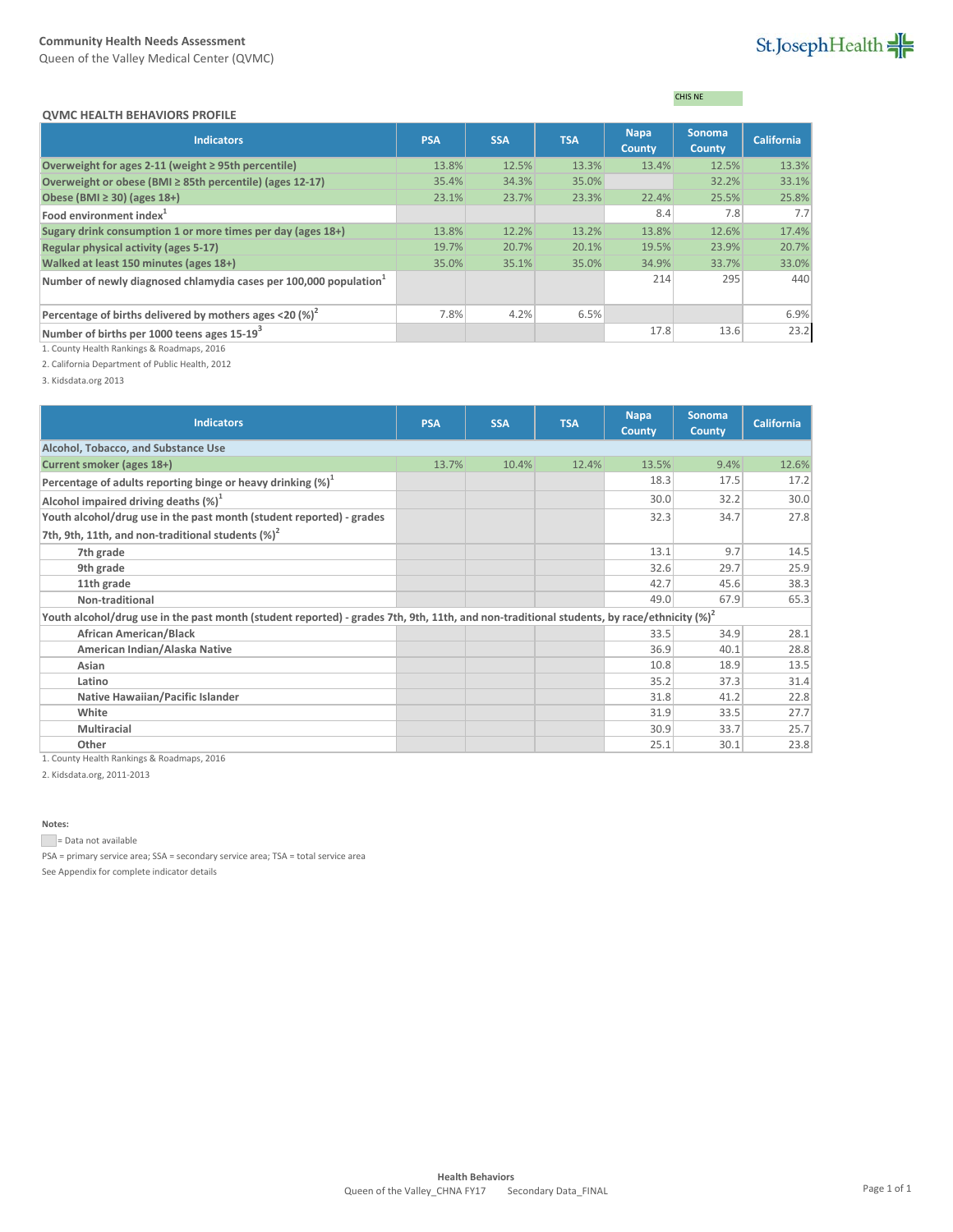Queen of the Valley Medical Center (QVMC)

| St.JosephHealth |  |  |
|-----------------|--|--|
|                 |  |  |

|                                                                |            |            |            |             | CHIS NE       |                   |
|----------------------------------------------------------------|------------|------------|------------|-------------|---------------|-------------------|
| <b>QVMC CLINICAL CARE PROFILE</b><br><b>Indicators</b>         | <b>PSA</b> | <b>SSA</b> | <b>TSA</b> | <b>Napa</b> | <b>Sonoma</b> | <b>California</b> |
|                                                                |            |            |            | County      | <b>County</b> |                   |
| <b>Access to Care</b>                                          |            |            |            |             |               |                   |
| <b>Usual source of care</b>                                    |            |            |            |             |               |                   |
| Yes - All races/ethnicities                                    |            |            |            | 91.1%*      | 89.9%         | 85.8%             |
| Yes - All races/ethnicities, and is currently insured          |            |            |            | 95.4%       | 91.3%         | 89.7%             |
| Yes - All races/ethnicities, and NOT currently insured         |            |            |            |             |               | 56.8%             |
| Latino                                                         |            |            |            |             |               |                   |
| <b>Yes-All</b>                                                 |            |            |            | 95.5%*      | $82.5%$ *     | 80.6%             |
| Yes, and is currently insured                                  |            |            |            | 95.4%       | 82.8%*        | 85.6%             |
| Yes, and is NOT currently insured                              |            |            |            |             |               | 59.2%             |
| <b>White (non-Latino)</b>                                      |            |            |            |             |               |                   |
| <b>Yes-All</b>                                                 |            |            |            | 95.5%*      | 92.3%         | 91.2%             |
| Yes, and is currently insured                                  |            |            |            | 95.5%*      | 93.7%*        | 93.3%             |
| Yes, and is NOT currently insured                              |            |            |            | 97.2%*      |               | 59.1%             |
| Asian (non-Latino)                                             |            |            |            |             |               |                   |
| <b>Yes-All</b>                                                 |            |            |            |             |               | 83.3%             |
| Yes, and is currently insured                                  |            |            |            |             |               | 87.8%             |
| Yes, and is NOT currently insured                              |            |            |            |             |               | 45.6%             |
| <b>Two or More Races (non-Latino)</b>                          |            |            |            |             |               |                   |
| <b>Yes-All</b>                                                 |            |            |            |             |               | 89.5%             |
| Uninsured (ages 0-17) (%)                                      | 2.2%       | 2.2%       | 2.2%       | 2.3%        |               | 3.2%              |
| <b>Uninsured (ages 18-64) (%)</b>                              | 7.9%       | 11.7%      | 9.4%       | 7.9%        | 14.3%         | 19.3%             |
| First trimester prenatal care $(\%)^{\perp}$                   | 86.9%      | 87.3%      | 87.0%      | 87.8%       | 84.6%         | 83.8%             |
| Ratio of population to primary care physicians <sup>2</sup>    |            |            |            | 981:1       | 1,012:1       | 1.274:1           |
| Visited the dentist (ages 2-11)                                |            |            |            | 88.1%       |               | 91.6%             |
| Ratio of population to dentists <sup>2</sup>                   |            |            |            | 1,276:1     | 1,153:1       | 1,264:1           |
| Ratio of population to mental health providers <sup>2</sup>    |            |            |            | 240:1       | 268:1         | 356:1             |
| Ratio of population to PCPs other than physicians <sup>2</sup> |            |            |            | 2,179:1     | 2,120:1       | 2,192:1           |
| Delay prescriptions or medical services (ages 0-17)            | 1.1%       | 6.4%       | 3.2%       | 1.0%        | 11.1%         | 9.1%              |
| Delay prescriptions or medical services (ages 18+)             | 23.4%      | 21.4%      | 22.6%      | 22.8%       | 22.8%         | 21.2%             |
| Preventable hospital stays <sup>2</sup>                        |            |            |            | 38.3        | 26.1          | 40.7              |
| Mammogram screening history (ages 30+)                         |            |            |            |             |               |                   |
| Two years or less                                              |            |            |            | 76.1%       | 68.0%         | 65.1%             |
| More than two years                                            |            |            |            | 13.5%       | 16.9%         | 12.3%             |
| Never had a mammogram                                          |            |            |            | 10.4%*      | 15.0%*        | 22.7%             |
| Mammogram screening history (ages 30+)-Insured                 |            |            |            |             |               |                   |
| Two years or less                                              |            |            |            | 77.3%       | 72.6%         | 69.1%             |
| More than two years                                            |            |            |            | 13.2%       | 10.5%         | 11.0%             |
| Never had a mammogram                                          |            |            |            | $9.5%$ *    | 16.9%*        | 19.9%             |
| Mammogram screening history (ages 30+)-Uninsured               |            |            |            |             |               |                   |
| Two years or less                                              |            |            |            |             |               | 40.3%             |
| More than two years                                            |            |            |            |             |               | 20.0%             |
| Never had a mammogram                                          |            |            |            |             |               | 39.7%             |
| Mammography screenings, female Medicare enrollees              |            |            |            | 64.0        | 63.0          | 59.0              |
| (ages 67-69) (%) <sup>2</sup>                                  |            |            |            |             |               |                   |
|                                                                |            |            |            |             |               |                   |

1. California Department of Public Health, 2012

2. County Health Rankings & Roadmaps, 2016

\* statistically unstable

**Notes:**

Data not available

PSA = primary service area; SSA = secondary service area; TSA = total service area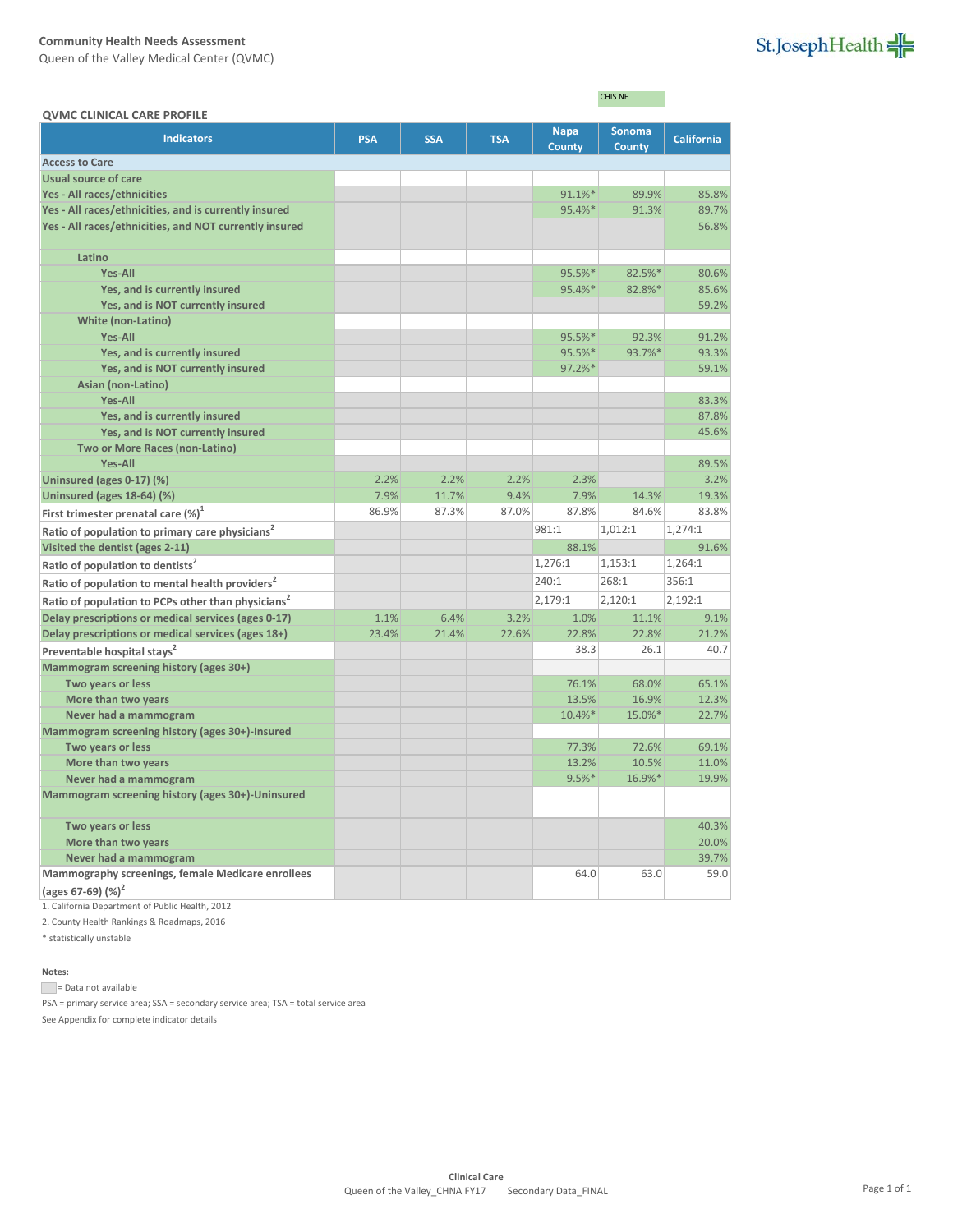Queen of the Valley Medical Center (QVMC)

| <b>QVMC DEMOGRAPHIC PROFILE - DETAIL</b>   | <b>PSA</b><br><b>SSA</b> |                      |                     |                                    |                              |                        |
|--------------------------------------------|--------------------------|----------------------|---------------------|------------------------------------|------------------------------|------------------------|
| <b>Indicators</b>                          | 94558<br><b>Napa</b>     | 94559<br><b>Napa</b> | 94599<br>Yountville | 94503<br><b>American</b><br>Canyon | 94574<br><b>Saint Helena</b> | 95476<br><b>Sonoma</b> |
| Total population <sup>1</sup>              | 68,453                   | 27,869               | 3,198               | 21,177                             | 9,382                        | 37,008                 |
| Female (%)                                 | 49.7%                    | 50.0%                | 42.3%               | 50.9%                              | 52.1%                        | 51.8%                  |
| Male (%)                                   | 50.3%                    | 50.0%                | 57.7%               | 49.1%                              | 47.9%                        | 48.2%                  |
| Median age $^1$                            | 42.3                     | 36.6                 | 65.0                | 35.9                               | 46.9                         | 46.3                   |
| Age $(\%)^1$                               |                          |                      |                     |                                    |                              |                        |
| $0$ to $5$                                 | 6.6%                     | 7.9%                 | 2.3%                | 8.2%                               | 5.5%                         | 6.1%                   |
| 6 to 17                                    | 14.9%                    | 15.5%                | 5.9%                | 18.3%                              | 13.5%                        | 13.5%                  |
| 18 to 44                                   | 31.9%                    | 38.0%                | 16.3%               | 35.9%                              | 28.8%                        | 29.0%                  |
| 45 to 64                                   | 28.3%                    | 25.6%                | 25.5%               | 26.7%                              | 28.9%                        | 28.1%                  |
| 65 to 74                                   | 10.2%                    | 7.7%                 | 18.1%               | 6.4%                               | 13.1%                        | 13.2%                  |
| $75+$                                      | 8.0%                     | 5.2%                 | 31.9%               | 4.5%                               | 10.3%                        | 10.2%                  |
| Race/ethnicity $(\%)^1$                    |                          |                      |                     |                                    |                              |                        |
| Latino                                     | 35.2%                    | 42.6%                | 12.1%               | 25.7%                              | 31.1%                        | 30.4%                  |
| White (non-Latino)                         | 58.1%                    | 51.2%                | 80.6%               | 23.6%                              | 63.9%                        | 64.5%                  |
| Black (non-Latino)                         | 1.0%                     | 0.6%                 | 1.4%                | 8.0%                               | 0.5%                         | 0.4%                   |
| Asian (non-Latino)                         | 2.9%                     | 2.6%                 | 2.1%                | 36.6%                              | 2.4%                         | 2.2%                   |
| Pacific Islander (non-Latino)              | 0.2%                     | 0.1%                 | 0.0%                | 0.7%                               | 0.1%                         | 0.2%                   |
| American Indian/Alaska Native (non-Latino) | 0.3%                     | 0.4%                 | 0.6%                | 0.3%                               | 0.2%                         | 0.3%                   |
| Other race (non-Latino)                    | 0.1%                     | 0.1%                 | 0.2%                | 0.2%                               | 0.2%                         | 0.1%                   |
| Multiple races (non-Latino)                | 2.0%                     | 2.3%                 | 2.9%                | 4.8%                               | 1.5%                         | 1.8%                   |

1. Esri Business Analyst Online, 2016

#### **Notes:**

Data not available

PSA = primary service area; SSA = secondary service area; TSA = total service area See Appendix for complete indicator details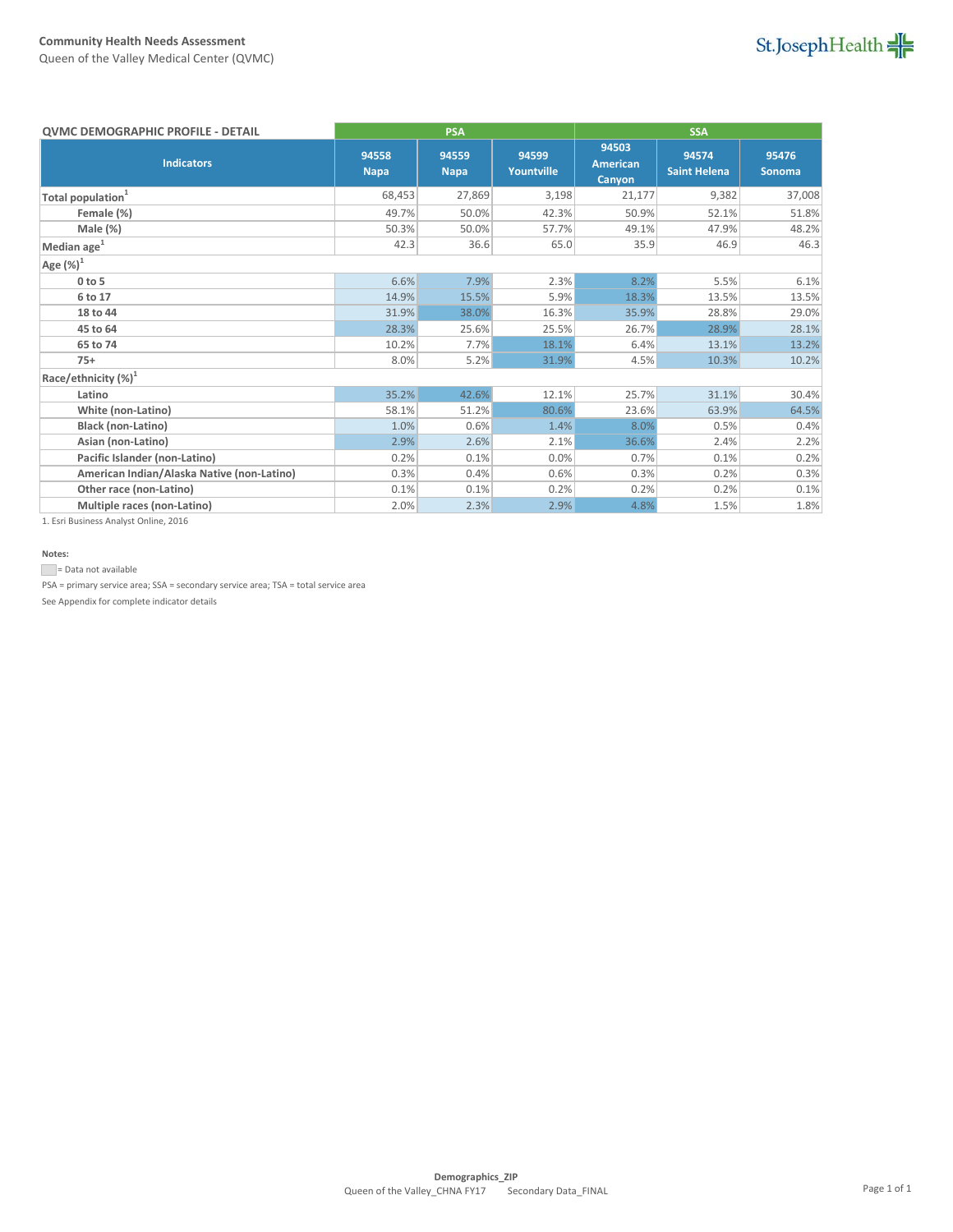Queen of the Valley Medical Center (QVMC)

# St.JosephHealth

### CHIS NE

| <b>QVMC SOCIO-ECONOMIC PROFILE - DETAIL</b>                                                    |                      | <b>PSA</b>           |                            |                          | <b>SSA</b>                   |                        |
|------------------------------------------------------------------------------------------------|----------------------|----------------------|----------------------------|--------------------------|------------------------------|------------------------|
| <b>Indicators</b>                                                                              | 94558<br><b>Napa</b> | 94559<br><b>Napa</b> | 94599<br><b>Yountville</b> | 94503 American<br>Canyon | <b>94574 Saint</b><br>Helena | 95476<br><b>Sonoma</b> |
| Median household income <sup>1</sup>                                                           | \$70,511             | \$59,218             | \$65,744                   | \$86,012                 | \$78,372                     | \$63,067               |
| Children (ages 0-17) living below 100% of the federal poverty<br>level (FPL) $(\%)^2$          | 14.7%                | 15.5%                | 5.9%                       | 10.4%                    | 11.3%                        | 21.0%                  |
| Older adults (ages 65+) living below 100% of the FPL $(\%)^2$                                  | 6.7%                 | 10.4%                | 7.9%                       | 5.2%                     | 7.2%                         | 6.5%                   |
| Households living below 100% of the FPL (%) <sup>2</sup>                                       | 7.3%                 | 7.9%                 | 2.7%                       | 6.8%                     | 8.6%                         | 8.6%                   |
| Households living below 200% of the FPL $(\%)^2$                                               | 21.6%                | 25.5%                | 11.1%                      | 20.8%                    | 19.0%                        | 22.7%                  |
| Unemployment rate $(\%)^2$                                                                     | 8.3%                 | 10.6%                | 8.4%                       | 9.1%                     | 5.8%                         | 8.0%                   |
| Population ages 25+ with less than high school diploma $(\%)^2$                                | 18.1%                | 18.9%                | 8.3%                       | 15.6%                    | 12.8%                        | 15.9%                  |
| Gini coefficient (measure of income inequality)                                                | 44.8%                | 44.2%                | 52.6%                      | 38.4%                    | 50.0%                        | 51.6%                  |
| Low-income food insecurity (ages 18+)                                                          | 6.4%                 | 9.1%                 |                            |                          |                              | 5.6%                   |
| Population enrolled in Medi-Cal (%) <sup>2</sup>                                               | 13.9%                | 13.8%                | 7.6%                       | 17.7%                    | 9.1%                         | 12.3%                  |
| Language spoken at home $(\%)^2$                                                               |                      |                      |                            |                          |                              |                        |
| <b>Only English</b>                                                                            | 67.0%                | 63.0%                | 90.9%                      | 49.5%                    | 70.1%                        | 69.5%                  |
| Language spoken at home - other than English and speaks English less than "very well" $(\%)^2$ |                      |                      |                            |                          |                              |                        |
| Spanish                                                                                        | 15.0%                | 17.4%                | 1.7%                       | 8.9%                     | 12.0%                        | 14.4%                  |
| <b>Tagalog</b>                                                                                 | 0.1%                 | 0.0%                 | 0.2%                       | 6.3%                     | 0.0%                         | 0.2%                   |
| Other languages*                                                                               | 0.8%                 | 1.2%                 | 1.0%                       | 3.2%                     | 1.7%                         | 0.9%                   |
| Percent of population ages 0 to 17 that is non-citizen $(\%)^2$                                | 5.4%                 | 6.9%                 | 0.0%                       | 3.5%                     | 5.3%                         | 5.7%                   |
| Percent of population ages $18+$ that is non-citizen (%) <sup>2</sup>                          | 15.3%                | 20.8%                | 1.6%                       | 19.4%                    | 11.3%                        | 16.7%                  |
| Veteran population $(\%)^2$                                                                    | 8.6%                 | 7.9%                 | 14.2%                      | 7.5%                     | 8.8%                         | 9.5%                   |
| 1. Esri Business Analyst Online, 2016                                                          |                      |                      |                            |                          |                              |                        |

2. U.S. Census Bureau American FactFinder, 2010-2014

\*Includes Chinese, Thai, and Korean among other languages

#### **Notes:**

Data not available

PSA = primary service area; SSA = secondary service area; TSA = total service area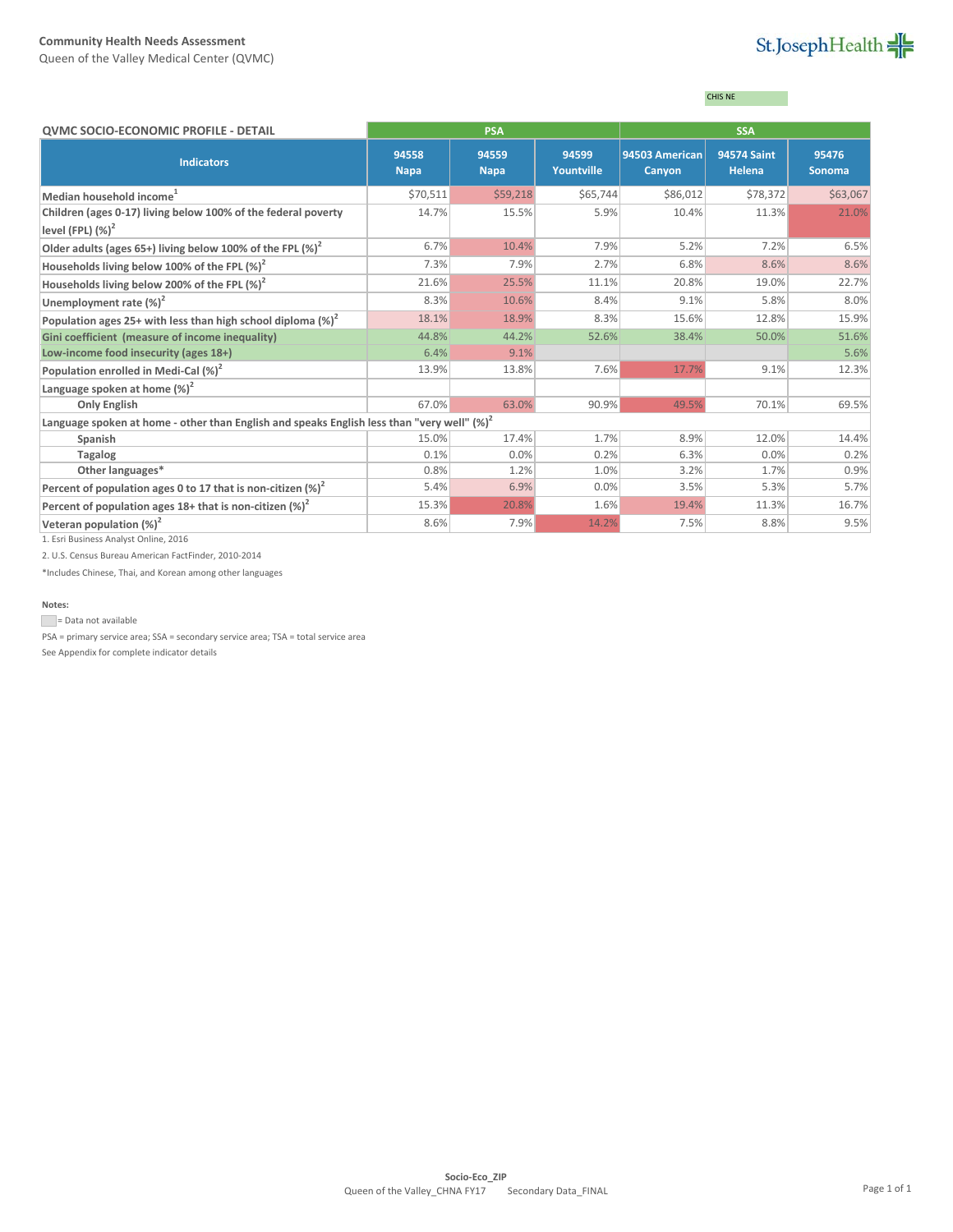Queen of the Valley Medical Center (QVMC)

# St.JosephHealth

CHIS NE

| <b>OVMC PHYSICAL ENVIRONMENT PROFILE - DETAIL</b>                                                                  | <b>PSA</b>           |                      |                            |                             |                              |                        |
|--------------------------------------------------------------------------------------------------------------------|----------------------|----------------------|----------------------------|-----------------------------|------------------------------|------------------------|
| <b>Indicators</b>                                                                                                  | 94558<br><b>Napa</b> | 94559<br><b>Napa</b> | 94599<br><b>Yountville</b> | 94503<br>American<br>Canyon | 94574<br><b>Saint Helena</b> | 95476<br><b>Sonoma</b> |
| <b>Housing</b>                                                                                                     |                      |                      |                            |                             |                              |                        |
| Households with more than one occupant per room $(\%)^{\perp}$                                                     | 6.8%                 | 7.0%                 | 0.4%                       | 4.7%                        | 4.3%                         | 5.3%                   |
| Renters who pay 30% or more of household income on rent $(\%)^1$                                                   | 57.9%                | 55.3%                | 51.5%                      | 49.3%                       | 47.9%                        | 57.1%                  |
| $A \cup C$ , $C \cup D$ , $D \cup D$ , $A \cup D$ , $C \cup D$ , $D \cup D$ , $A \cup D$ , $A \cup A$ , $A \cup A$ |                      |                      |                            |                             |                              |                        |

1. U.S. Census Bureau American FactFinder, 2010-2014

|                                                                   | <b>PSA</b>           |                      |                     | <b>SSA</b>                  |                              |                        |
|-------------------------------------------------------------------|----------------------|----------------------|---------------------|-----------------------------|------------------------------|------------------------|
| <b>Indicators</b>                                                 | 94558<br><b>Napa</b> | 94559<br><b>Napa</b> | 94599<br>Yountville | 94503<br>American<br>Canyon | 94574<br><b>Saint Helena</b> | 95476<br><b>Sonoma</b> |
| Transportation                                                    |                      |                      |                     |                             |                              |                        |
| Among workers who commute in their car alone, the percentage that | 29.3%                | 30.5%                | 20.4%               | 50.1%                       | 22.0%                        | 33.1%                  |
| commute 30 minutes or more (%) <sup>1</sup>                       |                      |                      |                     |                             |                              |                        |

1. U.S. Census Bureau American FactFinder, 2010-2014

|                            |                      | <b>PSA</b>           |                     | <b>SSA</b>                  |                              |                        |  |
|----------------------------|----------------------|----------------------|---------------------|-----------------------------|------------------------------|------------------------|--|
| <b>Indicators</b>          | 94558<br><b>Napa</b> | 94559<br><b>Napa</b> | 94599<br>Yountville | 94503<br>American<br>Canyon | 94574<br><b>Saint Helena</b> | 95476<br><b>Sonoma</b> |  |
| Environmental              |                      |                      |                     |                             |                              |                        |  |
| <b>Pollution burden</b>    | 17.027               | 22.842               | 17.707              | 19.596                      | 12.795                       | 14.861                 |  |
| Ozone ratio                | $\Omega$             | 0.001                | 0                   | $\Omega$                    | $\Omega$                     | $\overline{0}$         |  |
| Particulate matter (PM2.5) | 6.556                | 6.977                | 6.325               | 7.391                       | 5.585                        | 6.564                  |  |

#### **Notes:**

Data not available

PSA = primary service area; SSA = secondary service area; TSA = total service area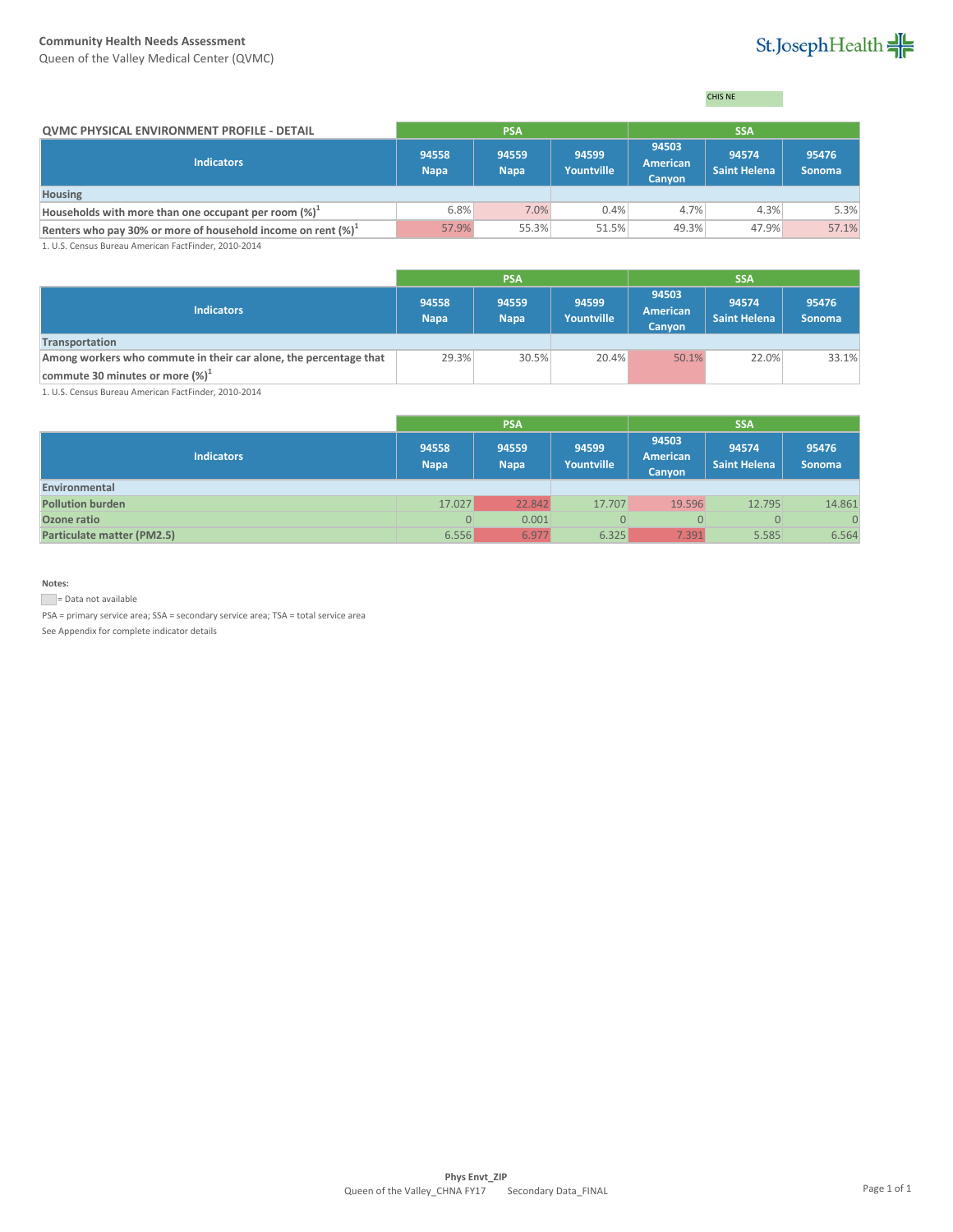CHIS NE

| <b>QVMC HEALTH OUTCOMES PROFILE - DETAIL</b> | <b>PSA</b>           |                      |                            |                                    | <b>SSA</b>            |                        |
|----------------------------------------------|----------------------|----------------------|----------------------------|------------------------------------|-----------------------|------------------------|
| <b>Indicators</b>                            | 94558<br><b>Napa</b> | 94559<br><b>Napa</b> | 94599<br><b>Yountville</b> | 94503<br><b>American</b><br>Canyon | 94574<br>Saint Helena | 95476<br><b>Sonoma</b> |
| Morbidity                                    |                      |                      |                            |                                    |                       |                        |
| Fair or poor health (ages 0-17)              |                      | 4.6%                 |                            |                                    |                       | 4.9%                   |
| Fair or poor health (ages 18-64)             | 15.0%                | 16.9%                | 13.4%                      | 17.5%                              | 15.3%                 | 17.8%                  |
| Fair or poor health (ages 65+)               | 15.0%                | 17.5%                |                            |                                    | 13.6%                 | 20.0%                  |
| Poor physical health days <sup>1</sup>       |                      |                      |                            |                                    |                       |                        |
| Disabled population (%) <sup>2</sup>         | 11.1%                | 10.0%                | 17.1%                      | 9.5%                               | 13.0%                 | 10.3%                  |
| Percent of population ages 0-4               | 0.5%                 | 0.0%                 | 0.0%                       | 0.0%                               | 0.0%                  | 2.9%                   |
| Percent of population ages 5-17              | 3.4%                 | 4.7%                 | 3.4%                       | 2.8%                               | 2.2%                  | 2.3%                   |
| Percent of population ages 18-64             | 8.0%                 | 8.4%                 | 5.4%                       | 7.9%                               | 5.7%                  | 6.9%                   |
| Percent of population ages 65+               | 35.2%                | 31.3%                | 36.0%                      | 38.8%                              | 37.1%                 | 27.8%                  |
| Low-birth weight $(<$ 2500 grams) $(\%)^3$   | 6.2%                 | 4.5%                 | 11.1%                      | 6.8%                               | 5.0%                  | 5.1%                   |

1. County Health Rankings & Roadmaps, 2016

2. U.S. Census Bureau American FactFinder, 2010 - 2014

3. California Department of Public Health, 2012

|                                              | <b>PSA</b>           |                      |                     | <b>SSA</b>                         |                              |                 |
|----------------------------------------------|----------------------|----------------------|---------------------|------------------------------------|------------------------------|-----------------|
| <b>Indicators</b>                            | 94558<br><b>Napa</b> | 94559<br><b>Napa</b> | 94599<br>Yountville | 94503<br><b>American</b><br>Canyon | 94574<br><b>Saint Helena</b> | 95476<br>Sonoma |
| <b>Chronic Conditions</b>                    |                      |                      |                     |                                    |                              |                 |
| Ever diagnosed with asthma (ages 1-17)       | 15.5%                | 16.2%                |                     | 16.6%                              | 11.4%                        | 16.4%           |
| Ever diagnosed with asthma (ages 18+)        | 17.0%                | 16.4%                | 17.3%               | 18.9%                              | 16.5%                        | 14.3%           |
| Ever diagnosed with diabetes (ages 18+)      | 7.5%                 | 7.1%                 | 6.4%                | 8.4%                               | 7.0%                         | 10.2%           |
| Pre-diabetes (ages $18+$ ) (%) <sup>1</sup>  |                      |                      |                     |                                    |                              |                 |
| Ever diagnosed with heart disease (ages 18+) | 7.5%                 | 6.1%                 | 11.6%               | 5.9%                               | 8.7%                         | 8.3%            |

1. UCLA Center for Health Policy Research, 2013-2014

|                                                             | <b>PSA</b>           |                      |                     | <b>SSA</b>                         |                              |                 |  |
|-------------------------------------------------------------|----------------------|----------------------|---------------------|------------------------------------|------------------------------|-----------------|--|
| <b>Indicators</b>                                           | 94558<br><b>Napa</b> | 94559<br><b>Napa</b> | 94599<br>Yountville | 94503<br><b>American</b><br>Canyon | 94574<br><b>Saint Helena</b> | 95476<br>Sonoma |  |
| Cancer Rates (Age-adjusted rates per 100,000) <sup>1</sup>  |                      |                      |                     |                                    |                              |                 |  |
| Breast cancer incidence (females only)                      |                      |                      |                     |                                    |                              |                 |  |
| White (non-Latino)                                          |                      |                      |                     |                                    |                              |                 |  |
| Black (non-Latino)                                          |                      |                      |                     |                                    |                              |                 |  |
| Latino                                                      |                      |                      |                     |                                    |                              |                 |  |
| Asian/Pacific Islander (non-Latino)                         |                      |                      |                     |                                    |                              |                 |  |
| Cervical cancer incidence                                   |                      |                      |                     |                                    |                              |                 |  |
| White (non-Latino)                                          |                      |                      |                     |                                    |                              |                 |  |
| Black (non-Latino)                                          |                      |                      |                     |                                    |                              |                 |  |
| Latino                                                      |                      |                      |                     |                                    |                              |                 |  |
| Asian/Pacific Islander (non-Latino)                         |                      |                      |                     |                                    |                              |                 |  |
| Colorectal cancer incidence                                 |                      |                      |                     |                                    |                              |                 |  |
| White (non-Latino)                                          |                      |                      |                     |                                    |                              |                 |  |
| <b>Black (non-Latino)</b>                                   |                      |                      |                     |                                    |                              |                 |  |
| Latino                                                      |                      |                      |                     |                                    |                              |                 |  |
| Asian/Pacific Islander (non-Latino)                         |                      |                      |                     |                                    |                              |                 |  |
| Lung and Bronchus cancer incidence                          |                      |                      |                     |                                    |                              |                 |  |
| White (non-Latino)                                          |                      |                      |                     |                                    |                              |                 |  |
| Black (non-Latino)                                          |                      |                      |                     |                                    |                              |                 |  |
| Latino                                                      |                      |                      |                     |                                    |                              |                 |  |
| Asian/Pacific Islander (non-Latino)                         |                      |                      |                     |                                    |                              |                 |  |
| Oral Cavity and Pharynx cancer incidence                    |                      |                      |                     |                                    |                              |                 |  |
| White (non-Latino)                                          |                      |                      |                     |                                    |                              |                 |  |
| Black (non-Latino)                                          |                      |                      |                     |                                    |                              |                 |  |
| Latino                                                      |                      |                      |                     |                                    |                              |                 |  |
| Asian/Pacific Islander (non-Latino)                         |                      |                      |                     |                                    |                              |                 |  |
| Prostate cancer incidence                                   |                      |                      |                     |                                    |                              |                 |  |
| White (non-Latino)                                          |                      |                      |                     |                                    |                              |                 |  |
| Black (non-Latino)                                          |                      |                      |                     |                                    |                              |                 |  |
| Latino                                                      |                      |                      |                     |                                    |                              |                 |  |
| Asian/Pacific Islander (non-Latino)                         |                      |                      |                     |                                    |                              |                 |  |
| 1. Cancer Incidence and Mortality Inquiry System, 2009-2013 |                      |                      |                     |                                    |                              |                 |  |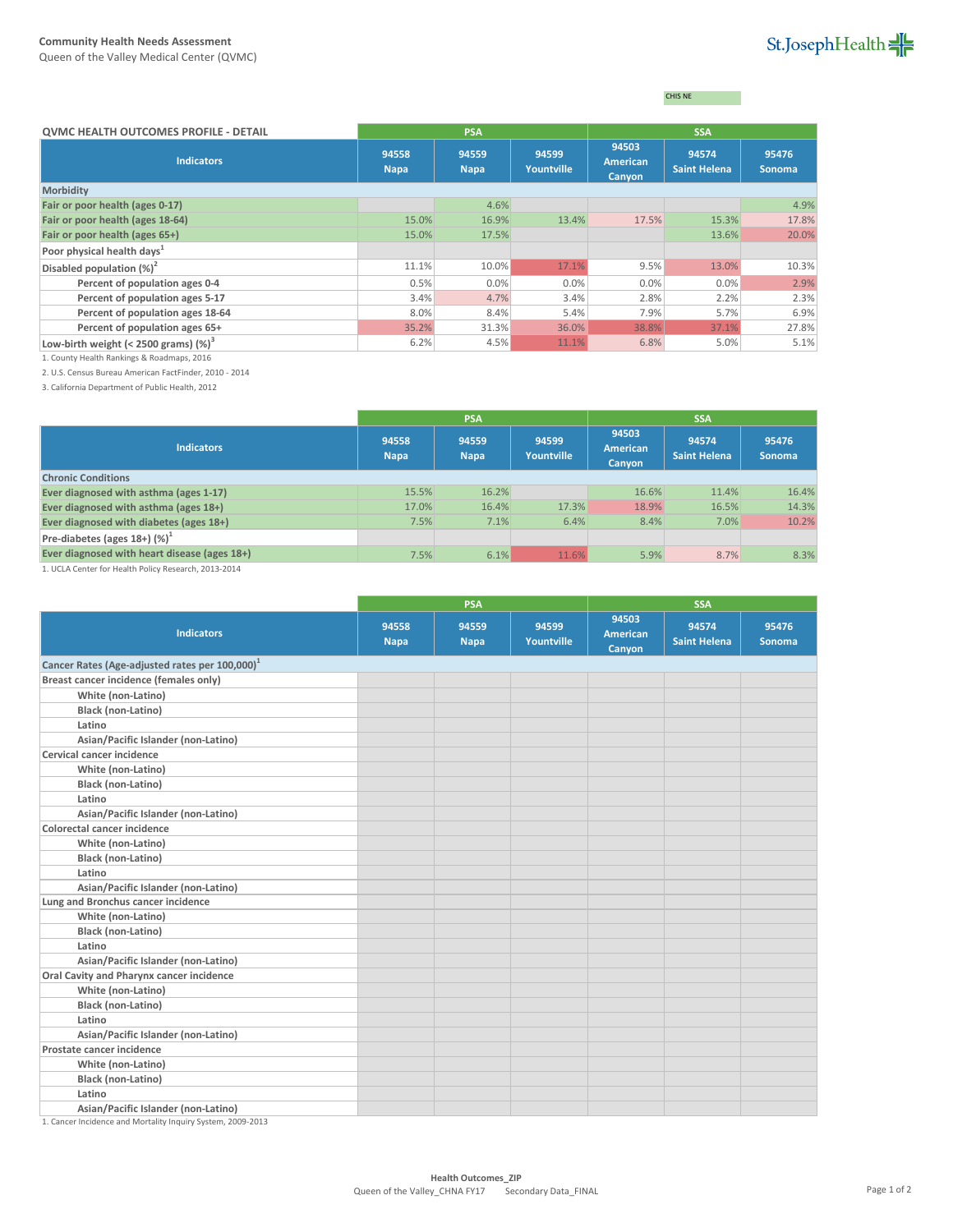Queen of the Valley Medical Center (QVMC)



|                                                                                                                         |                      | <b>PSA</b>           |                            | <b>SSA</b>                         |                              |                        |
|-------------------------------------------------------------------------------------------------------------------------|----------------------|----------------------|----------------------------|------------------------------------|------------------------------|------------------------|
| <b>Indicators</b>                                                                                                       | 94558<br><b>Napa</b> | 94559<br><b>Napa</b> | 94599<br><b>Yountville</b> | 94503<br><b>American</b><br>Canyon | 94574<br><b>Saint Helena</b> | 95476<br><b>Sonoma</b> |
| <b>Mental Health</b>                                                                                                    |                      |                      |                            |                                    |                              |                        |
| Youth suicidal ideation (student reported) - grades 9th, 11th, and                                                      |                      |                      |                            |                                    |                              |                        |
| non-traditional students (%) <sup>1</sup>                                                                               |                      |                      |                            |                                    |                              |                        |
| 9th grade                                                                                                               |                      |                      |                            |                                    |                              |                        |
| 11th grade                                                                                                              |                      |                      |                            |                                    |                              |                        |
| Non-traditional                                                                                                         |                      |                      |                            |                                    |                              |                        |
| Youth suicidal ideation (student reported) - grades 9th, 11th, and non-traditional students, by race/ethnicity $(\%)^1$ |                      |                      |                            |                                    |                              |                        |
| <b>African American/Black</b>                                                                                           |                      |                      |                            |                                    |                              |                        |
| American Indian/Alaska Native                                                                                           |                      |                      |                            |                                    |                              |                        |
| Asian                                                                                                                   |                      |                      |                            |                                    |                              |                        |
| Latino                                                                                                                  |                      |                      |                            |                                    |                              |                        |
| Native Hawaiian/Pacific Islander                                                                                        |                      |                      |                            |                                    |                              |                        |
| White                                                                                                                   |                      |                      |                            |                                    |                              |                        |
| Multiracial                                                                                                             |                      |                      |                            |                                    |                              |                        |
| Other                                                                                                                   |                      |                      |                            |                                    |                              |                        |
| Suicide rate per 100,000 youth (ages $15-24$ )                                                                          |                      |                      |                            |                                    |                              |                        |
| Number of youth suicides (ages 15-24), by race/ethnicity <sup>1</sup>                                                   |                      |                      |                            |                                    |                              |                        |
| <b>African American/Black</b>                                                                                           |                      |                      |                            |                                    |                              |                        |
| American Indian/Alaska Native                                                                                           |                      |                      |                            |                                    |                              |                        |
| Asian                                                                                                                   |                      |                      |                            |                                    |                              |                        |
| Latino                                                                                                                  |                      |                      |                            |                                    |                              |                        |
| White                                                                                                                   |                      |                      |                            |                                    |                              |                        |
| Multiracial                                                                                                             |                      |                      |                            |                                    |                              |                        |
| Poor mental health days (age-adjusted) <sup>2</sup>                                                                     |                      |                      |                            |                                    |                              |                        |
| Suicidal ideation (ages 18+)                                                                                            |                      |                      |                            |                                    |                              |                        |
| Adults with likely serious psychological distress (ages 18+)                                                            | 4.6%                 | 4.9%                 | 4.0%                       | 4.9%                               | 4.5%                         | 6.8%                   |

1. Kidsdata.org, 2011-2013

2. County Health Rankings & Roadmaps, 2016

|                                                                                | <b>PSA</b>           |                      |                            | <b>SSA</b>                         |                              |                        |
|--------------------------------------------------------------------------------|----------------------|----------------------|----------------------------|------------------------------------|------------------------------|------------------------|
| <b>Indicators</b>                                                              | 94558<br><b>Napa</b> | 94559<br><b>Napa</b> | 94599<br><b>Yountville</b> | 94503<br><b>American</b><br>Canyon | 94574<br><b>Saint Helena</b> | 95476<br><b>Sonoma</b> |
| <b>Emergency Room (ER) Utilization - Mental Health</b>                         |                      |                      |                            |                                    |                              |                        |
| Adult age-adjusted ER rate due to mental health (rate per 10,000) <sup>1</sup> |                      |                      |                            |                                    |                              |                        |
| American Indian/Alaska Native                                                  |                      |                      |                            |                                    |                              |                        |
| Asian/Pacific Islander                                                         |                      |                      |                            |                                    |                              |                        |
| <b>Black/African American</b>                                                  |                      |                      |                            |                                    |                              |                        |
| Latino, any race                                                               |                      |                      |                            |                                    |                              |                        |
| White, non-Latino                                                              |                      |                      |                            |                                    |                              |                        |

**Notes:**

= Data not available

PSA = primary service area; SSA = secondary service area; TSA = total service area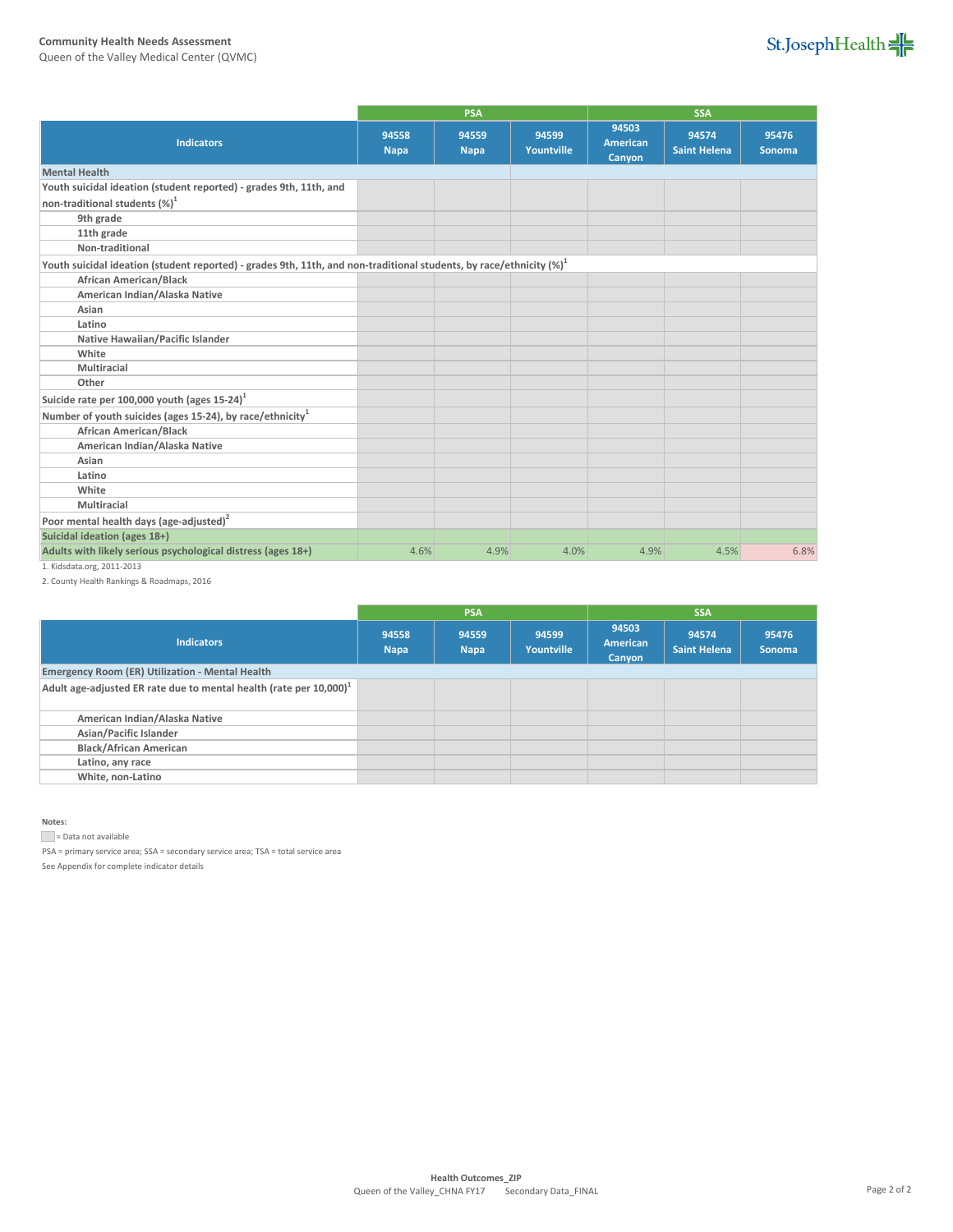Queen of the Valley Medical Center (QVMC)

# St.JosephHealth

CHIS NE

| <b>QVMC HEALTH BEHAVIORS PROFILE - DETAIL</b>                               | <b>PSA</b>           |                      |                            | <b>SSA</b>                         |                              |                        |
|-----------------------------------------------------------------------------|----------------------|----------------------|----------------------------|------------------------------------|------------------------------|------------------------|
| <b>Indicators</b>                                                           | 94558<br><b>Napa</b> | 94559<br><b>Napa</b> | 94599<br><b>Yountville</b> | 94503<br><b>American</b><br>Canyon | 94574<br><b>Saint Helena</b> | 95476<br><b>Sonoma</b> |
| Overweight for ages 2-11 (weight $\geq$ 95th percentile)                    | 13.0%                | 16.0%                |                            | 12.7%                              |                              | 12.9%                  |
| Overweight or obese (BMI ≥ 85th percentile) (ages 12-17)                    | 34.3%                | 37.8%                |                            | 36.4%                              |                              | 33.6%                  |
| Obese (BMI $\geq$ 30) (ages 18+)                                            | 22.8%                | 24.6%                | 15.7%                      | 22.2%                              | 17.9%                        | 25.8%                  |
| Food environment index $1$                                                  |                      |                      |                            |                                    |                              |                        |
| Sugary drink consumption 1 or more times per day (ages 18+)                 | 13.5%                | 15.1%                |                            | 12.3%                              |                              | 11.7%                  |
| Regular physical activity (ages 5-17)                                       | 19.4%                | 19.8%                |                            | 16.1%                              | 25.1%                        | 23.1%                  |
| Walked at least 150 minutes (ages 18+)                                      | 35.0%                | 34.9%                | 34.4%                      | 36.7%                              | 33.2%                        | 34.6%                  |
| Number of newly diagnosed chlamydia cases per 100,000<br>$ $ population $1$ |                      |                      |                            |                                    |                              |                        |
| Percentage of births delivered by mothers ages <20 $\left(\% \right)^2$     | 7.4%                 | 8.3%                 | 11.1%                      | 4.2%                               | 1.7%                         | 4.8%                   |

1. County Health Rankings & Roadmaps, 2016

2. California Department of Public Health, 2012

|                                                                                                                                              | <b>PSA</b>           |                      |                     | <b>SSA</b>                         |                              |                 |  |
|----------------------------------------------------------------------------------------------------------------------------------------------|----------------------|----------------------|---------------------|------------------------------------|------------------------------|-----------------|--|
| <b>Indicators</b>                                                                                                                            | 94558<br><b>Napa</b> | 94559<br><b>Napa</b> | 94599<br>Yountville | 94503<br><b>American</b><br>Canyon | 94574<br><b>Saint Helena</b> | 95476<br>Sonoma |  |
| Alcohol, Tobacco, and Substance Use                                                                                                          |                      |                      |                     |                                    |                              |                 |  |
| Current smoker (ages 18+)                                                                                                                    | 13.0%                | 15.9%                | 11.9%               | 12.1%                              | 12.6%                        | 9.0%            |  |
| Percentage of adults reporting binge or heavy drinking $(\%)^1$                                                                              |                      |                      |                     |                                    |                              |                 |  |
| Alcohol impaired driving deaths $(\%)^1$                                                                                                     |                      |                      |                     |                                    |                              |                 |  |
| Youth alcohol/drug use in the past month (student reported) -                                                                                |                      |                      |                     |                                    |                              |                 |  |
| grades 7th, 9th, 11th, and non-traditional students $(\%)^2$                                                                                 |                      |                      |                     |                                    |                              |                 |  |
| 7th grade                                                                                                                                    |                      |                      |                     |                                    |                              |                 |  |
| 9th grade                                                                                                                                    |                      |                      |                     |                                    |                              |                 |  |
| 11th grade                                                                                                                                   |                      |                      |                     |                                    |                              |                 |  |
| Non-traditional                                                                                                                              |                      |                      |                     |                                    |                              |                 |  |
| Youth alcohol/drug use in the past month (student reported) - grades 7th, 9th, 11th, and non-traditional students, by race/ethnicity $(%)^2$ |                      |                      |                     |                                    |                              |                 |  |
| <b>African American/Black</b>                                                                                                                |                      |                      |                     |                                    |                              |                 |  |
| American Indian/Alaska Native                                                                                                                |                      |                      |                     |                                    |                              |                 |  |
| Asian                                                                                                                                        |                      |                      |                     |                                    |                              |                 |  |
| Latino                                                                                                                                       |                      |                      |                     |                                    |                              |                 |  |
| Native Hawaiian/Pacific Islander                                                                                                             |                      |                      |                     |                                    |                              |                 |  |
| White                                                                                                                                        |                      |                      |                     |                                    |                              |                 |  |
| <b>Multiracial</b>                                                                                                                           |                      |                      |                     |                                    |                              |                 |  |
| Other                                                                                                                                        |                      |                      |                     |                                    |                              |                 |  |

1. County Health Rankings & Roadmaps, 2016

2. Kidsdata.org, 2011-2013

**Notes:**

Data not available

PSA = primary service area; SSA = secondary service area; TSA = total service area See Appendix for complete indicator details